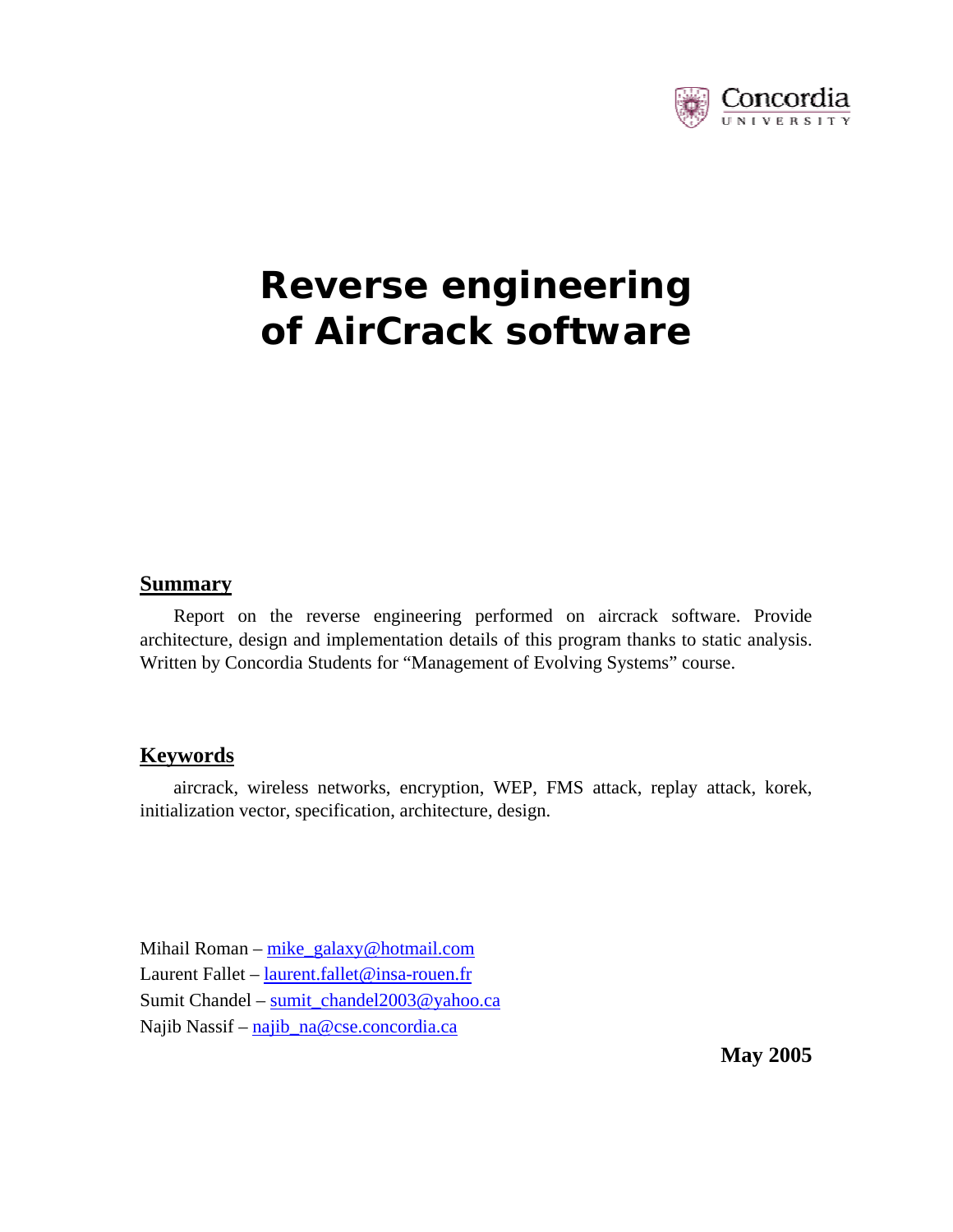# **Foreword on objectives of this report**

The software aircrack has been created and maintained by Christophe Devine. As there is no change or maintenance to perform on aircrack by our team, the objective of our report is to provide documentation.

Our analysis is starting from scratch because no document was provided at the beginning.

We have therefore used static analysis principles and tools. The report contains 3 main parts: general information surrounding WEP and wireless networks, specification recovery and design recovery. Even if the static analysis has been done in a bottom-up way (design, then specification), specification is presented first, to preserve understanding. Our analysis is mainly based on flow analysis (control and data flow).

We do not know if Christophe created documentation for himself while developing aircrack. If he did, this paper might provide him an alternative view of his software, and show him another way to present it.

That's the reason why this document will be proposed to Christophe.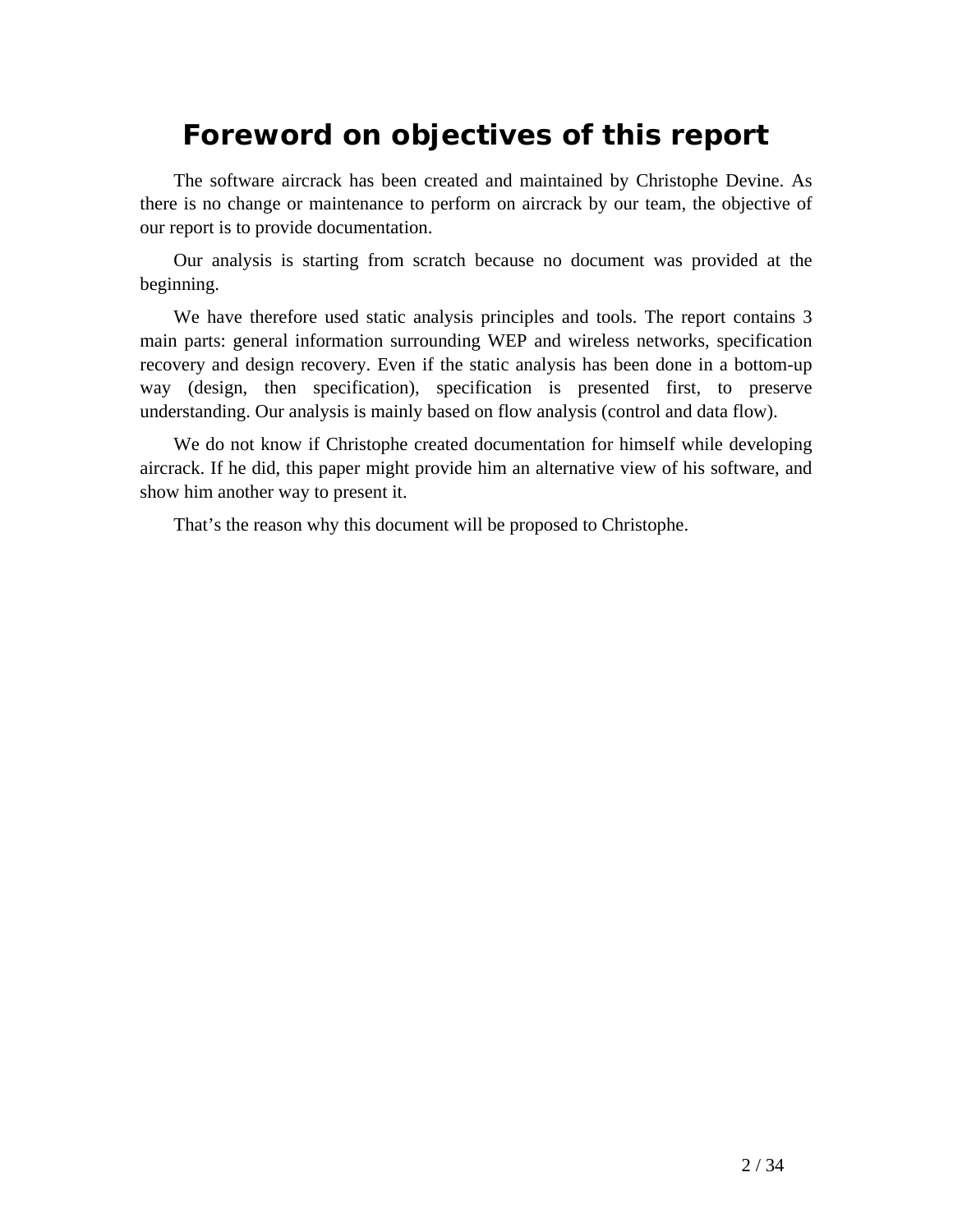# **Table of Contents**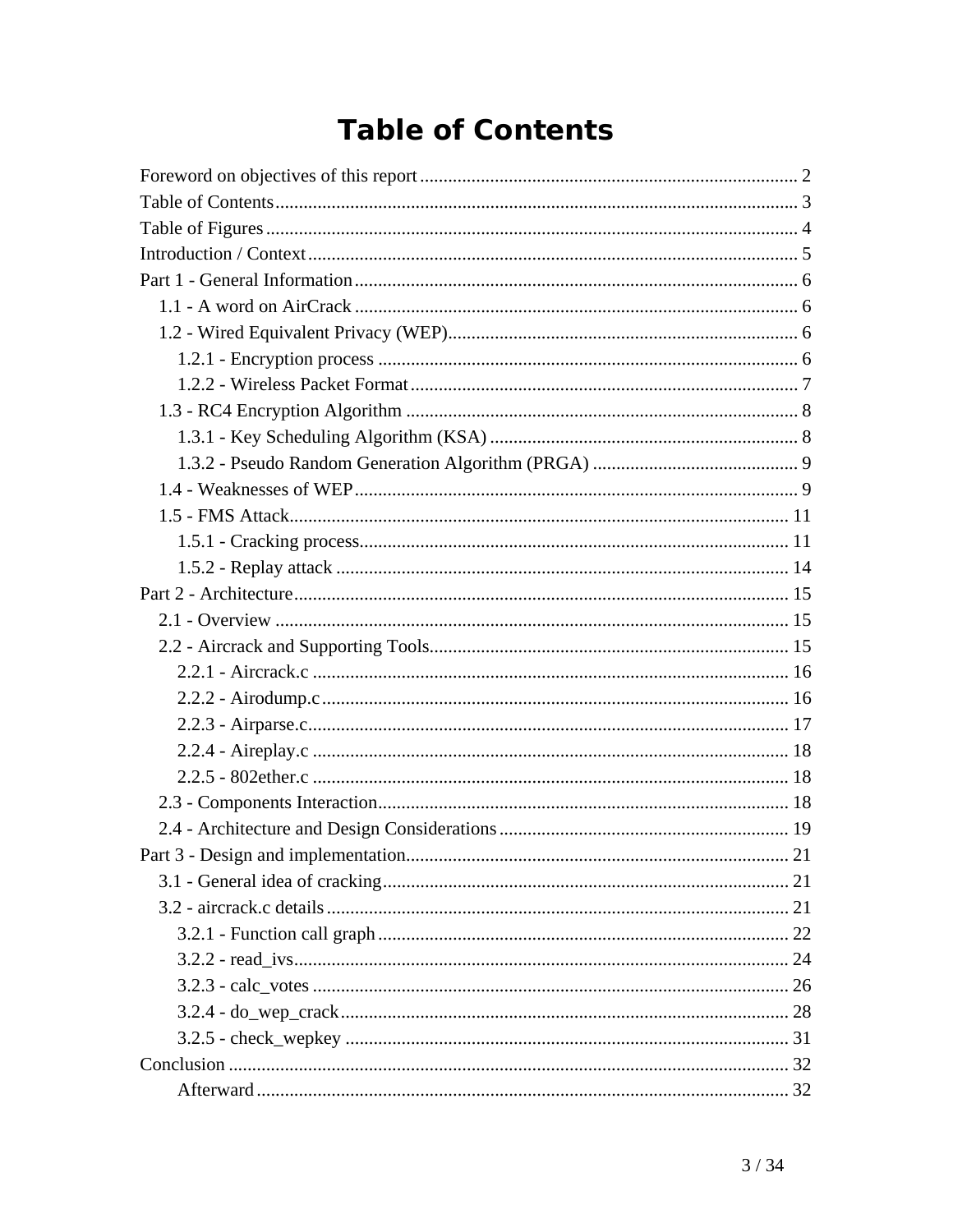# **Table of Figures**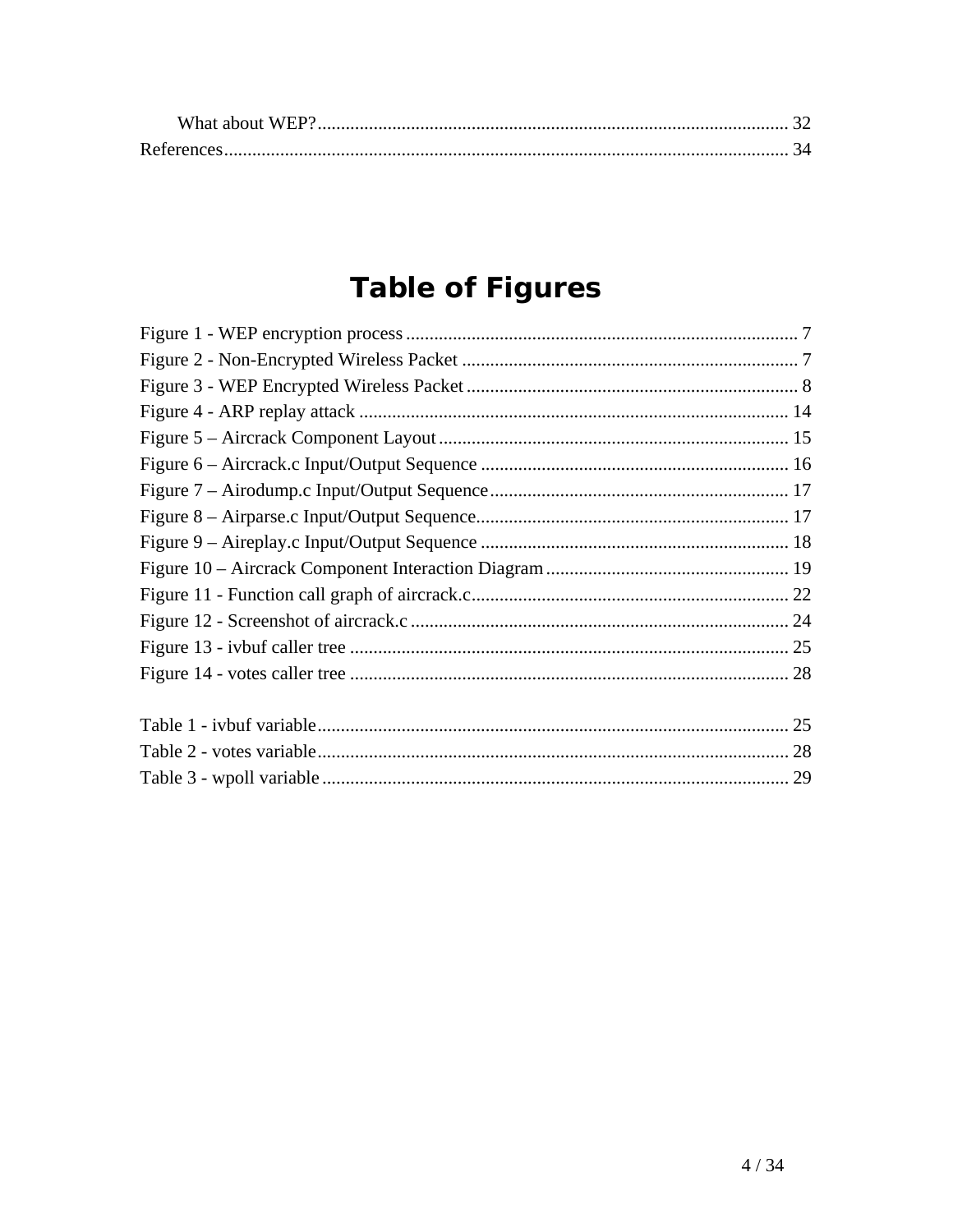# **Introduction / Context**

This report aims to present a comprehensive document to aid in the understanding of AirCrack, a WEP encryption key cracker.

First, some general concepts about wireless networks and more especially encryption will be explained. This includes the WEP algorithm that uses RC4 as the encryption algorithm. We will also talk about FMS attacks, the most famous cracking algorithm. Those concepts are needed to understand the way the program operates. If you're already familiar with wireless networks and WEP encryption, feel free to skip it.

Then we will explain the objectives of AirCrack: what does it do, and how does it do it?

In a second part, we will explain the architecture and design of AirCrack, its general components and how they are used. Diagrams obtained by reverse engineering tools will help in this task.

The third part details the implementation of the cracking in the software. Although it might be a little technical, it's the most interesting part for crypto analysts.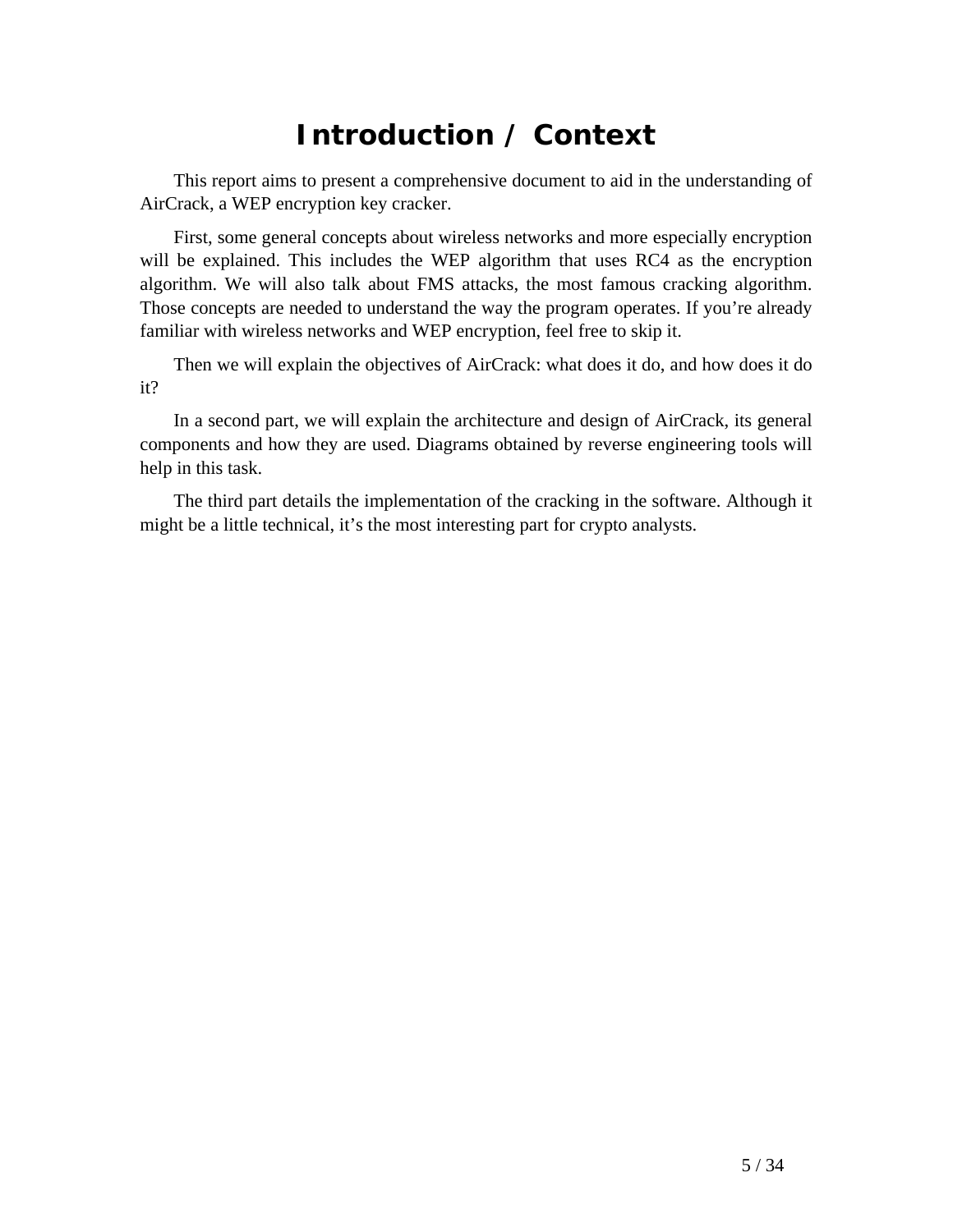# **Part 1 - General Information**

### *1.1 - A word on AirCrack*

AirCrack is an 802.11 WEP key cracker. Its main purpose is to find the secret key used during a communication in a wireless network. The program collects certain number of packets from the network, dumps them in a file, and once an enough variety of packets are collected, it starts the cracking and obtain the WEP secret key. The need for diverse packets is crucial, because the more different pieces of information it has, the better are the chances of cracking.

The author is Christophe Devine, a French software engineer fond of cryptography and computer science. Information and download area of AirCrack can be found at the address http://www.cr0.net:8040/code/network/. AirCrack is distributed under the GNU General Public License.

## *1.2 - Wired Equivalent Privacy (WEP)*

Wired Equivalent Privacy (WEP) is part of the IEEE 802.11 standard and is a scheme used to secure wireless networks. Because a wireless network broadcasts messages using radio waves, it is principally susceptible to eavesdropping; WEP was designed to provide comparable confidentiality to a traditional wired network, hence the name Wired Equivalent Privacy.

However, several serious weaknesses were identified by cryptographers, and WEP was superseded by Wi-Fi Protected Access (WPA) in 2003, and then by the full IEEE 802.11i standard also known as WPA2 in 2004. Despite the inherent weaknesses, WEP provides a bare minimal level of security that can deter casual snooping, and this is where AirCrack blows the WEP security protocol out the window.

### **1.2.1 - Encryption process**

The following figure explains the encryption process. Briefly, an IV (which stands for Initialization Vector) is appended to the secret key. The aim of theses IVs is to ensure that the value used as a seed for the RC4 algorithm is always different. A gold rule is to never reuse an old key.

The key goes through the RC4 to create the keystream, which is XORed with the plaintext. The IV used to encrypt the packet is appended to the encrypted packet in order to be able to decrypt it.

Getting the IV is apparently not enough to achieve to decrypt a packet.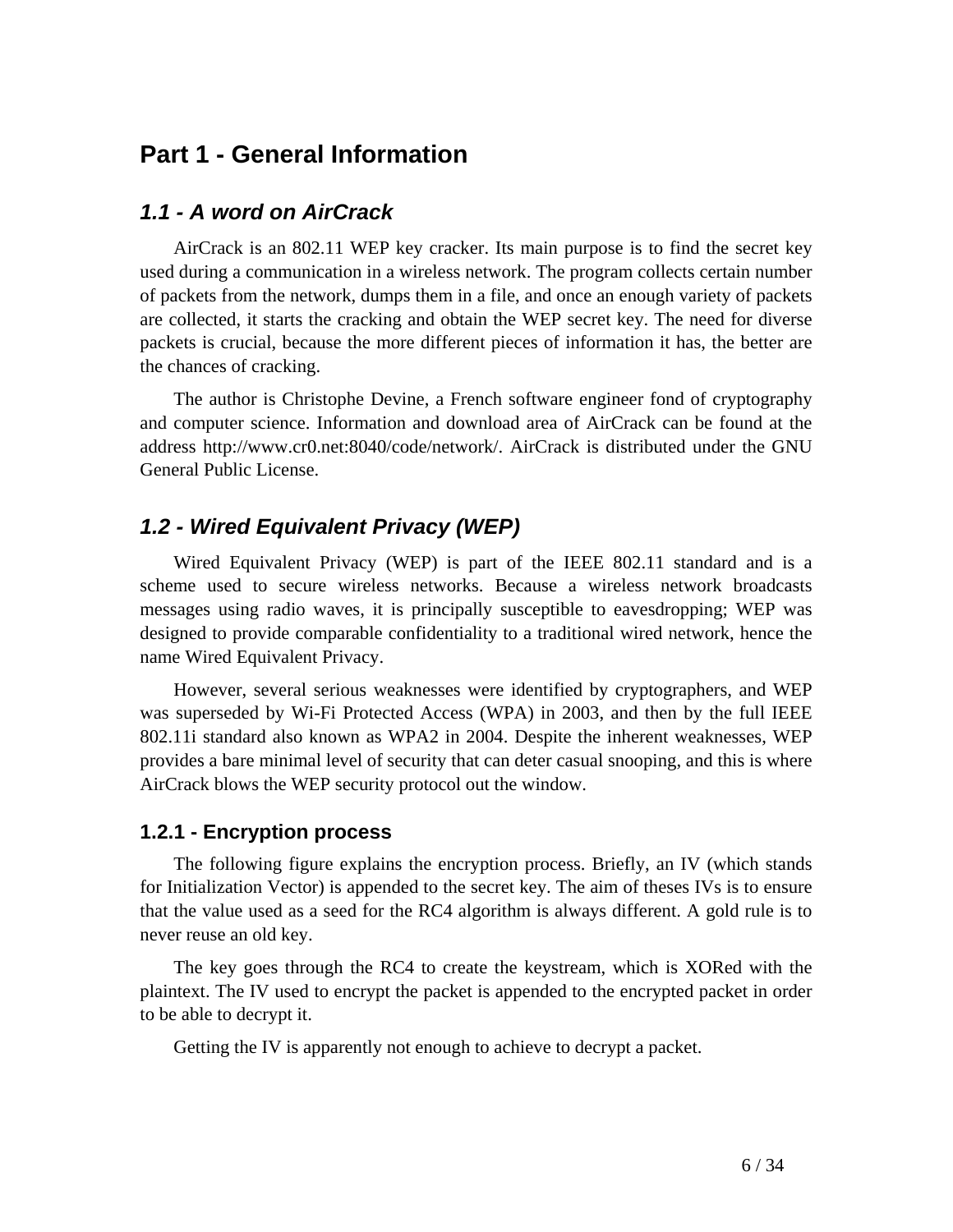

**Figure 1 - WEP encryption process** 

The length of the IV is 3 bytes (24 bits), and the length of the secret key can be 5, 13, 29 or 61 bytes. When a key is claimed 64 bits long, it consists of 24 bits of IV and 40 of secret key (the same applies for 128 bits long, 104 bits of secret key). In cryptography, only the secret part of a key counts. WEP is therefore weaker than it claims it is.

### **1.2.2 - Wireless Packet Format**

In order to get a better understanding on how WEP secures it's packets against snooping and sniffing, let's have a look to a regular wireless non encrypted packet.



**Figure 2 - Non-Encrypted Wireless Packet** 

The header of the packet starts at the beginning up to the frame body. The first 2 bytes concerns frame control, holding information about the protocol, the type, if there are other fragments, etc. Sometimes this part might have a length of 8 bytes in case LLC is used. After the duration/ID bytes are stored 4 addresses of 6 bytes length each and the sequence control.

The frame body is the payload, and at the end the Frame Sequence Check, usually computed with the CRC algorithm.

The following figure displays the format of an encrypted wireless packet, and highlights the encrypted and non-encrypted parts.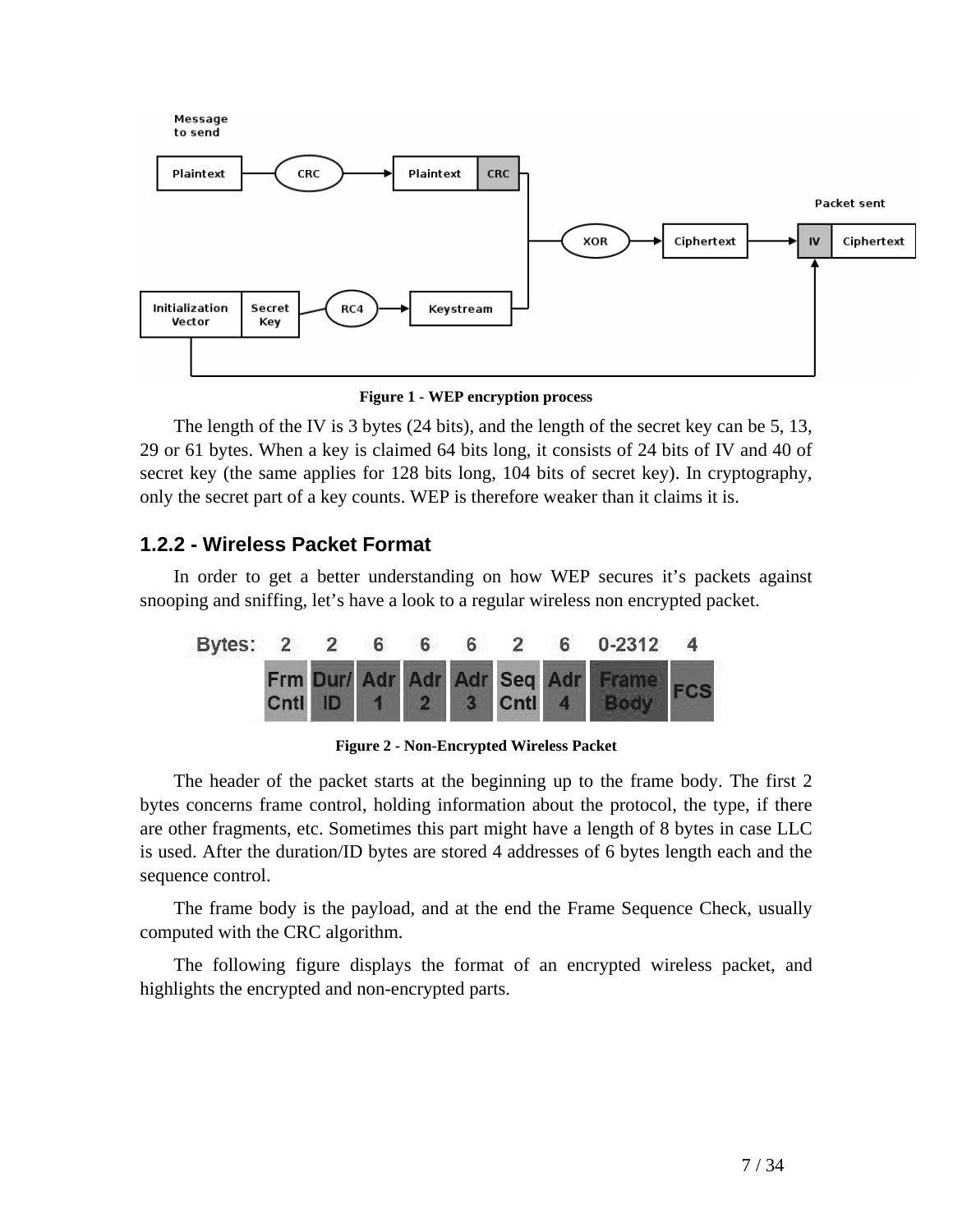

**Figure 3 - WEP Encrypted Wireless Packet**

As a matter of fact, in order to route the packet through the network, the packet header cannot be encrypted, because it holds destination and transmission addresses.

This diagram shows that the IV is not encrypted (because it is needed during the decryption process), and AirCrack takes advantage of this fact. It uses these IVs (specifically unique IVs) in order to crack the WEP key and allow a malicious user access to the wireless network.

Let's now have a look at the encryption part of WEP.

### *1.3 - RC4 Encryption Algorithm*

The encryption algorithm that WEP uses is called RC4.

In cryptography, **RC4** (or **ARCFOUR**) is the most widely-used software stream cipher and is used in popular protocols such as Secure Sockets Layer (SSL) (to protect Internet traffic) and WEP (to secure wireless networks). RC4 falls short of the high standards of security set by cryptographers, and some ways of using RC4 lead to very insecure cryptosystems, especially in our case and the WEP protocol. There are two main algorithms' that are part of the RC4 encryption algorithm; the KSA, Key Scheduling Algorithm, is the first part of the encryption process and the second part is the PRGA. The Pseudo Random Generation Algorithm is the part of RC4 process that outputs a streaming key based on the KSA's pseudo random state array.

### **1.3.1 - Key Scheduling Algorithm (KSA)**

Here is the algorithm of KSA:

```
KSA(K) 
K[] = Secrete Key array 
Initialization: 
For i = 0 to N - 1S[i] = ij = 0Scrambling: 
For i = 0 to N - 1j = j + S[i] + K[i \mod 1] Swap(S[i], S[j])
```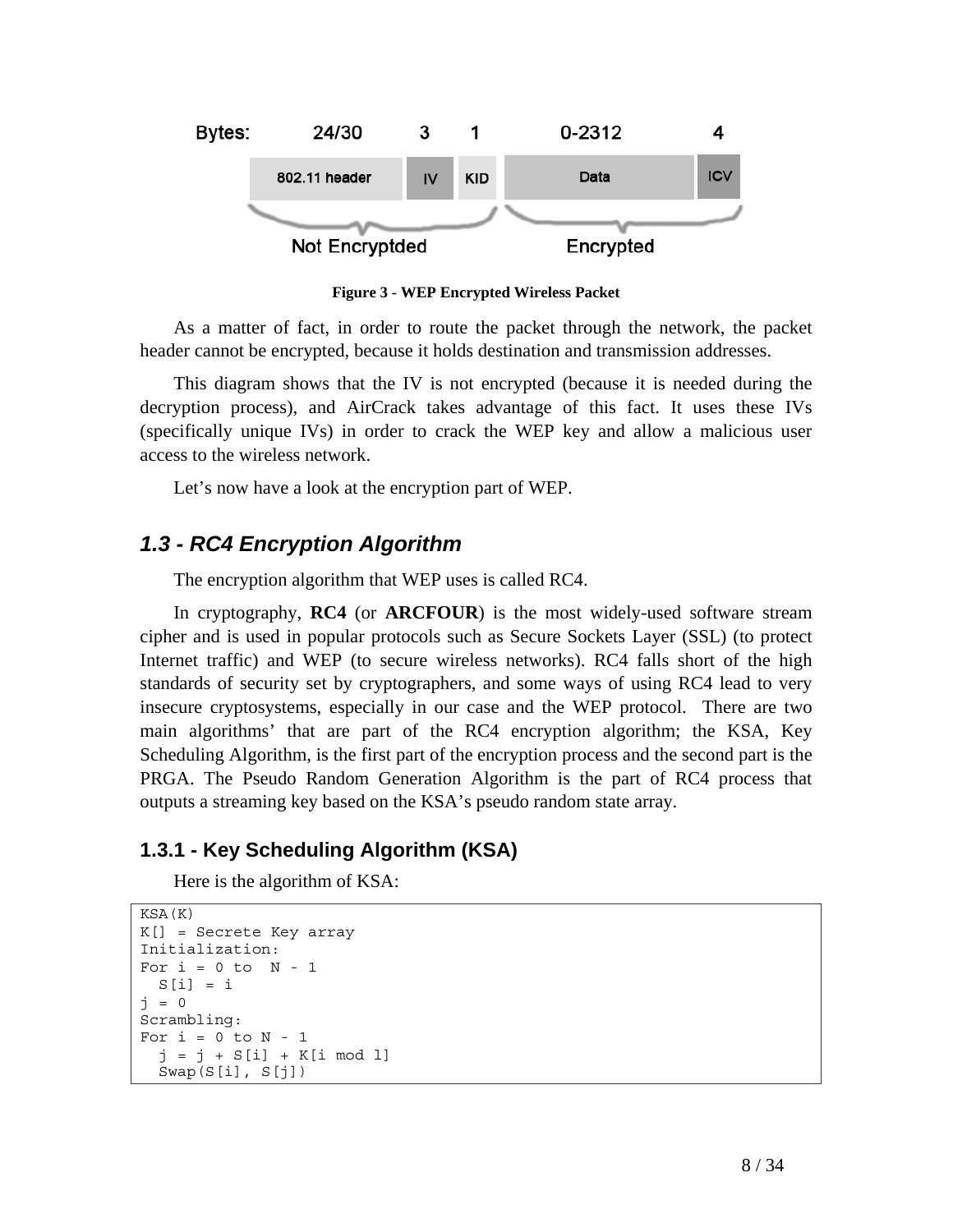The Key scheduling algorithm is quite simple. It initializes an array of values with values of 0 to N in the position of the array a[0] to a[N]. It then performs a series of swapping between the values of the array in order to scramble the values.

The next step is performed by the Pseudo Random Generation Algorithm.

### **1.3.2 - Pseudo Random Generation Algorithm (PRGA)**

Here is the algorithm of PRGA:

```
PRGA(K) 
Initialization: 
i = 0j = 0Generation Loop: 
 i = i + 1j = j + S[i]Swap(S[i], S[j])Output z = S[S[i] + S[j]]
```
As the name indicates this algorithm is used to generate a random key. It goes about doing this by first initializing the two array indicators to zero. It then increments the two indicators separately and swaps values from the array using the two indicators. From this method/algorithm someone with programming knowledge can see that it is not the best pseudo random algorithm possible, but it is effective enough for the purpose of RC4 encryption. Together the KSA and PRGA are the heart of the RC4 algorithm and are also the reason why it is vulnerable. Because WEP keys rely intimately upon the RC4 algorithm the weakness of the RC4 algorithm is passed on the WEP key and as such makes it susceptible to being cracked.

### *1.4 - Weaknesses of WEP*

When WEP is active in a wireless network, each wireless packet is encrypted separately with the RC4 cipher stream generated by a 64-bit key. This key is composed of a 24-bit initialization vector (IV) and a 40-bit secret key. The encrypted packet is generated with a bitwise exclusive OR (XOR) of the original packet and the RC4 stream. IVs are chosen by the sender's computer and are changed periodically so that every packet won't be encrypted with the same cipher stream. The IV is sent in the clear with each packet and is not encrypted with the RC4 key. An additional 4-byte Integrity Check Value (ICV) is computed on the original packet and appended to the end. The ICV is also encrypted with the RC4 cipher stream unlike the IV.

WEP has been widely criticized for more than one apparent weakness; among those weaknesses we include a few in the following section.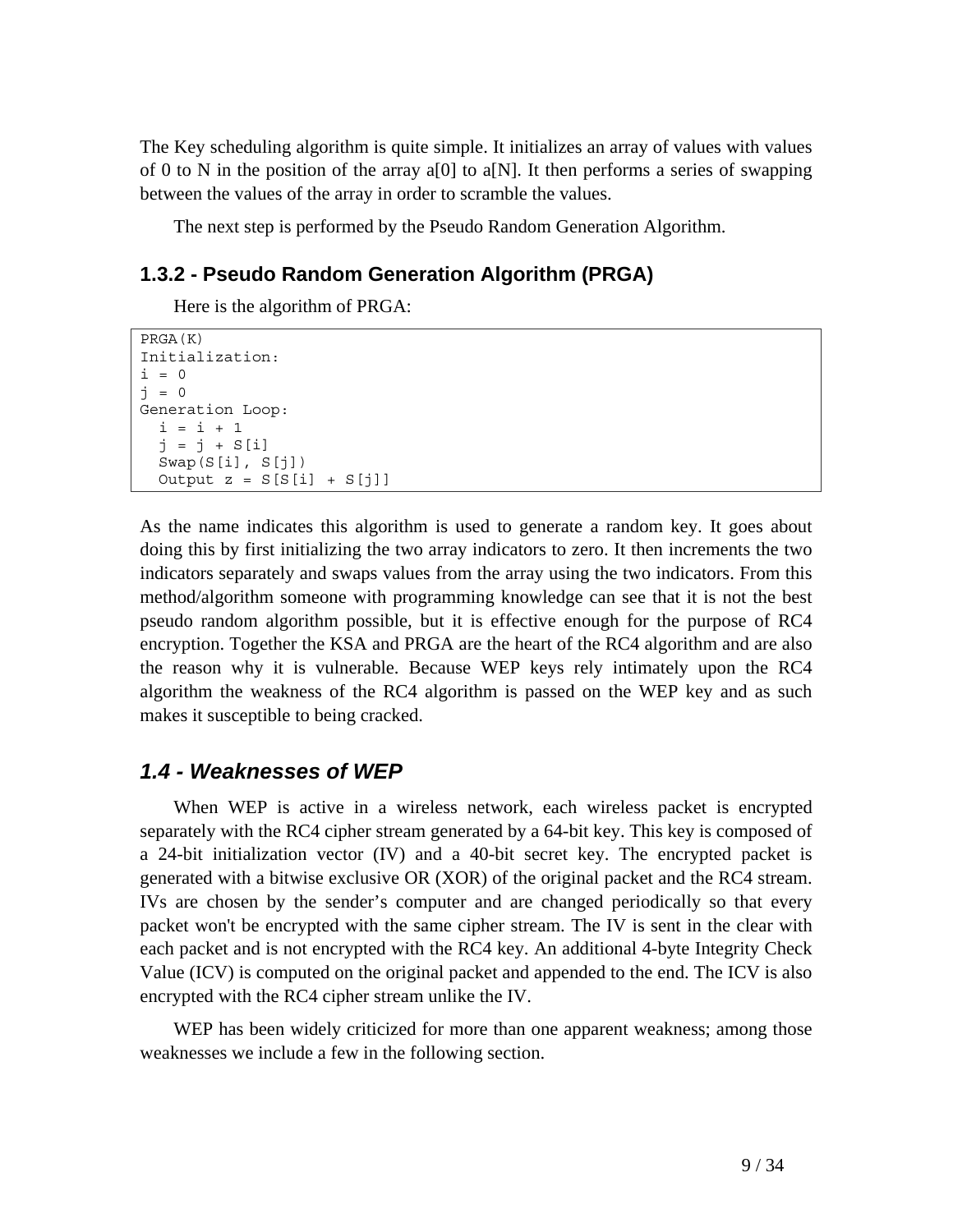#### *1.4.1.1 - Key management and key size*

One of the major problems in the WEP standard is that key management is not specified and without interoperable key management, keys will tend to be long-lived and of poor quality. Most wireless networks that use WEP have one single WEP key shared between every node on the network. Access points and client stations must be programmed with the same WEP key. Since synchronizing the change of keys is tedious and difficult, keys are hardly ever changed. And on top of that fact, the 802.11 standard does not specify any WEP key sizes other than 40 bits & 104 bits.

#### *1.4.1.2 - The IV is too small*

The WEP's IV size of 24 bits provides a maximum of 16,777,216 different RC4 cipher streams for a given WEP key, for any key size. It is important to remember that the RC4 cipher stream is XOR-ed (a simple & easily reversible operation) with the original packet to give the encrypted packet that is transmitted, and on to further weaken it's position, the IVs that are sent with each packet are not encrypted and are transmitted in the clear.

The general problem brought up with this point is IV reuse. After a few hours of operation in a heavily loaded wireless network, IVs possibilities start to be exhausted, and IVs begin to repeat themselves. Moreover NIC manufacturers implement the IV generation algorithm as they want, so sometimes you find a simple increment of the IV, starting at 0. So if you restart your computer, you'll start sending the same IVs again and again.

The direct consequence is that if the RC4 cipher stream for a given IV is found, an attacker can decrypt subsequent packets that were encrypted with the same IV. He can also forge his own packets and submit "evil" packets to users on that wireless network.

#### *1.4.1.3 - The ICV algorithm is not appropriate*

The WEP ICV is based on CRC-32, an algorithm for detecting noise and common errors in transmission. CRC-32 is an excellent checksum for detecting errors, but an awful choice for a cryptographic hash. The CRC-32 ICV is a linear function of the message. Hence  $CRC(x^y) = CRC(x)^CCRC(y)$ .

Without going into details, it means that an attacker can modify an encrypted message and easily fix the ICV so the message appears authentic. Being able to modify encrypted packets provides for a nearly limitless number of very simple attacks. For example, an attacker can easily make the victim's wireless access point decrypt packets for him. Simply capture an encrypted packet stream, modify the destination address of each packet to be the attacker's wired IP address, fix up the CRC-32, and retransmit the packets over the air to the access point. The access point will happily decrypt the packets and forward them to the attacker through the wired network.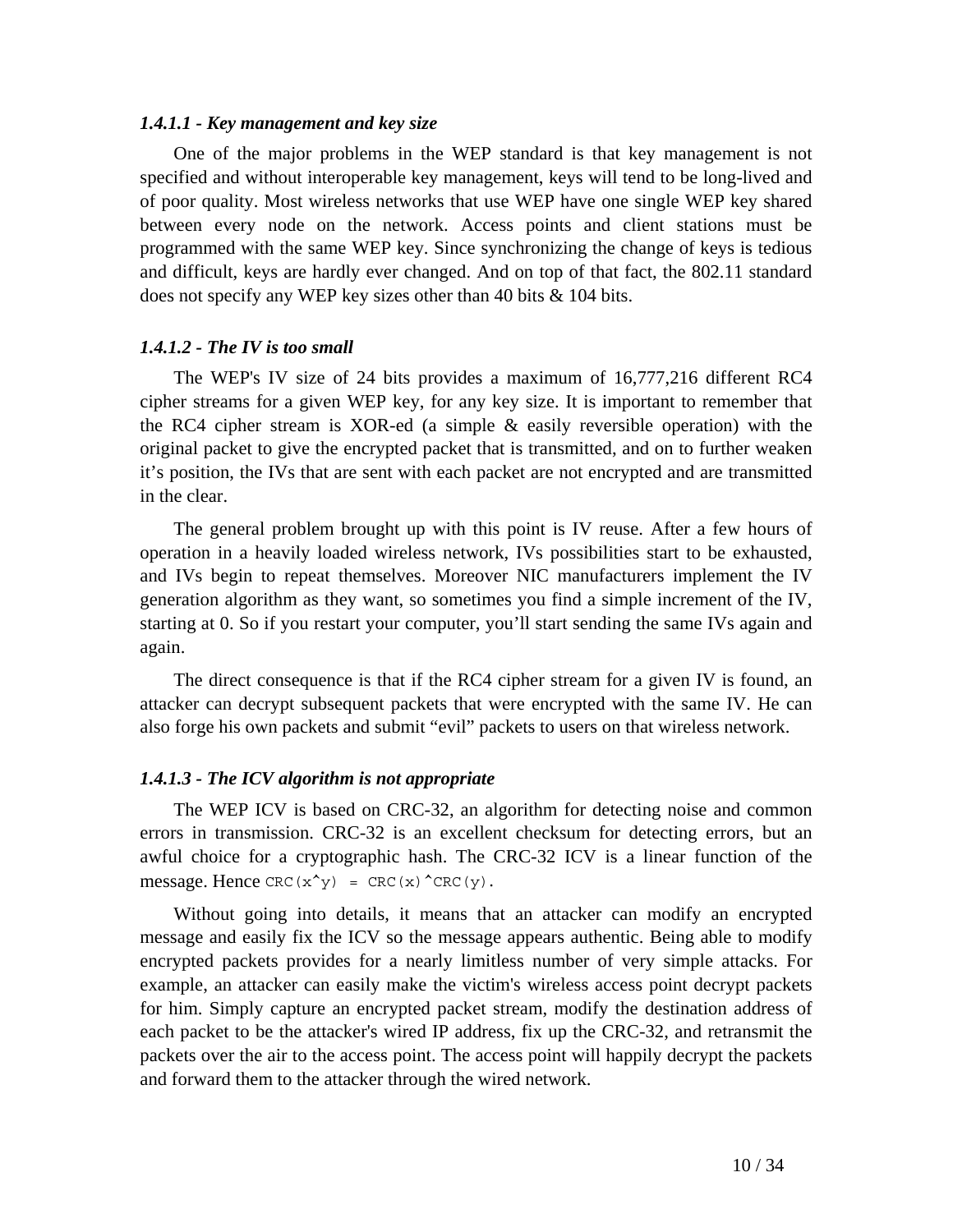A better-designed method of packet control for ICV would use algorithms such as MD5 or SHA-1.

#### *1.4.1.4 - Considerations on the Key ID*

The key ID, or KID, also called key index, is an identifier of the shared secret key to use. It enables to use many different keys on the same link. The shared secret key chosen by the sender will be concatenated with the IV; the receiver will know which shared secret to use thanks to the KID.

The KID takes 1 byte in the packet; in fact it consists of 2 bits of information and 6 bits of padding. Therefore only 4 possible keys can be used per network.

#### *1.5 - FMS Attack*

#### **1.5.1 - Cracking process**

AirCrack uses the FMS attack in exploiting the network and getting the encryption key. The FMS attack named after its inventors Fluhrer, Mantin, and Shamir implements a passive cipher text-only attack against RC4 as used in WEP.

The principle is the same as in every cracking involving XOR: catch the encrypted data, and if you know the plain text, you'll recover the key!

We'll go through a few step of cracking to explain how the cracking can be done. This explanation originally comes from ref [3].

Before getting into the details, we need to define a few values:

- The captured weak IV is 3, 255, 7. This value was chosen because it was tested and is known to be a real weak IV.
- The pre-shared password is 22222. Although a hacker would not know this before cracking WEP, we need to define it so you can see the cracking process in action.
- N is  $256$
- The initialization process of the state array has already occurred and seeded the state array with the 256 values.

Here is the key array as a hacker would see it after capturing the IV.

|  | $K[0] = 3$ $K[1] = 255$ $K[2] = 7$ $K[3] = ?$ $K[4] = ?$ $K[5] = ?$ $K[6] = ?$ |  |  |  |  |  |
|--|--------------------------------------------------------------------------------|--|--|--|--|--|
|--|--------------------------------------------------------------------------------|--|--|--|--|--|

Next, we need to define and track the state array values, i value, and j value. This will be done before each loop is processed, so you can see how the values change. We will not show all 256 state array values because they are useless to the cracking WEP process. Only the first four state array values and any value that has changed will be shown.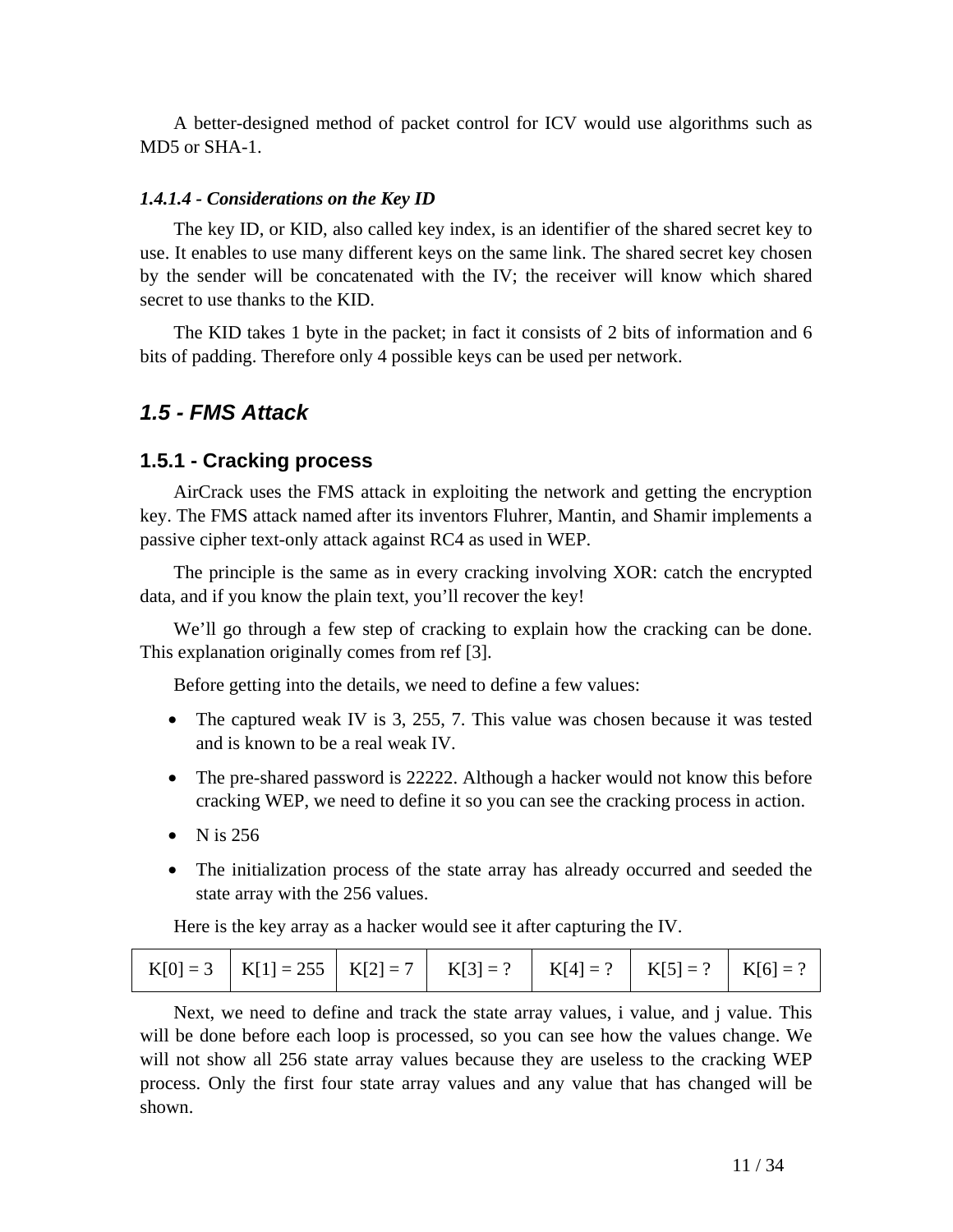```
KSA loop 1 
i=0 j=0 S[0]=0 S[1]=1 S[2]=2 S[3]=3j=j + S[i] + K[i \mod 1] = 0 + S[0] + K[0] = 0 + 0 + 3 = 3 so j = 3
```
In this equation, you can see that the j and i value were 0, which is used by the  $S[\cdot]$ array  $(S[0] = 0)$  and the K[] array  $(K[0] = 3)$ . This resulted in the values of 0, 0, and 3 being added together to assign the value of 3 to j. This value is then passed on to the swap function below.

```
i=0 i=3Swap (S[i], S[j]) so Swap (S[0] , S[3]) 
As S[0] = 0 and S[3] = 3 we have S[0] = 3, S[3] = 0
```
In this process, you can see that values held in  $S[0]$  and  $S[3]$  are swapped. This is an important process to watch, but remember there is a 5% chance that the values held in S[0] S[3] will not change after the first 4 KSA/PRGA loops.

```
KSA loop 2 
i=1 j=3 S[0]=3 S[1]=1 S[2]=2 S[3]=0j=j + S[i] + K[i \mod 1] = 3 + S[i] + K[i \mod 8] = 3 + 1 + 255 = 259 \mod 8256 = 3 so j = 3i=1, j=3Swap(S[i], S[j]) is Swap (S[1] , S[3]) 
As S[1]=1 , S[3]=0 we have S[1]=0 , S[3]=1
```
Note that in this loop the value of i increases by one and that a modulus operation was performed to determine the value of j. It is only coincidental that  $j = 3$  again.

```
KSA loop 3 
i=2 j=3 S[0]=3 S[1]=0 S[2]=2 S[3]=1j=j + S[i] + K[i mod l] = 3 + S[2] + K[2] = 3 + 2 + 7 = 12 so j = 12 
i=2, j=12Swap(S[i], S[j]) is Swap (S[2] , S[12]) 
As S[2]=2 , S[12]=12 we obtain S[2]=12 , S[12]=2
```
Note that up to this point, only KNOWN values are used. Any hacker can reproduce this process up to this point. However, in the next step, the secret key is unknown, so a hacker has to stop.

```
KSA loop 4 
i=3 j=12 S[0]=3 S[1]=0 S[2]=12 S[3]=1 S[12]=2j=j + S[i] + K[i \mod 1] = 12 + S[3] + K[3] = 12 + 1 + ? = ?i=3, j=?Swap(S[i], S[j]) is Swap (S[3] , S[?]) 
As S[3]=1 , S[?]=? we just obtain S[3]=?? , S[??]=1
```
So, now a hacker is up against a wall. However, what if there was a way to determine the j value at this point? Fortunately, for a hacker, there is a way. A simple XOR calculation enables to determine this value from the first iteration of the PRGA process.

Knowing this, let's reflect on the XOR process that creates the encrypted data. The final step of the RC4 process is to XOR a PRGA byte per byte with the plaintext data. Since XOR works in both directions, we also know that we can get deduce the first byte of the PRGA if we XOR the first byte of the encrypted data with the first byte of plaintext. But what is the plaintext?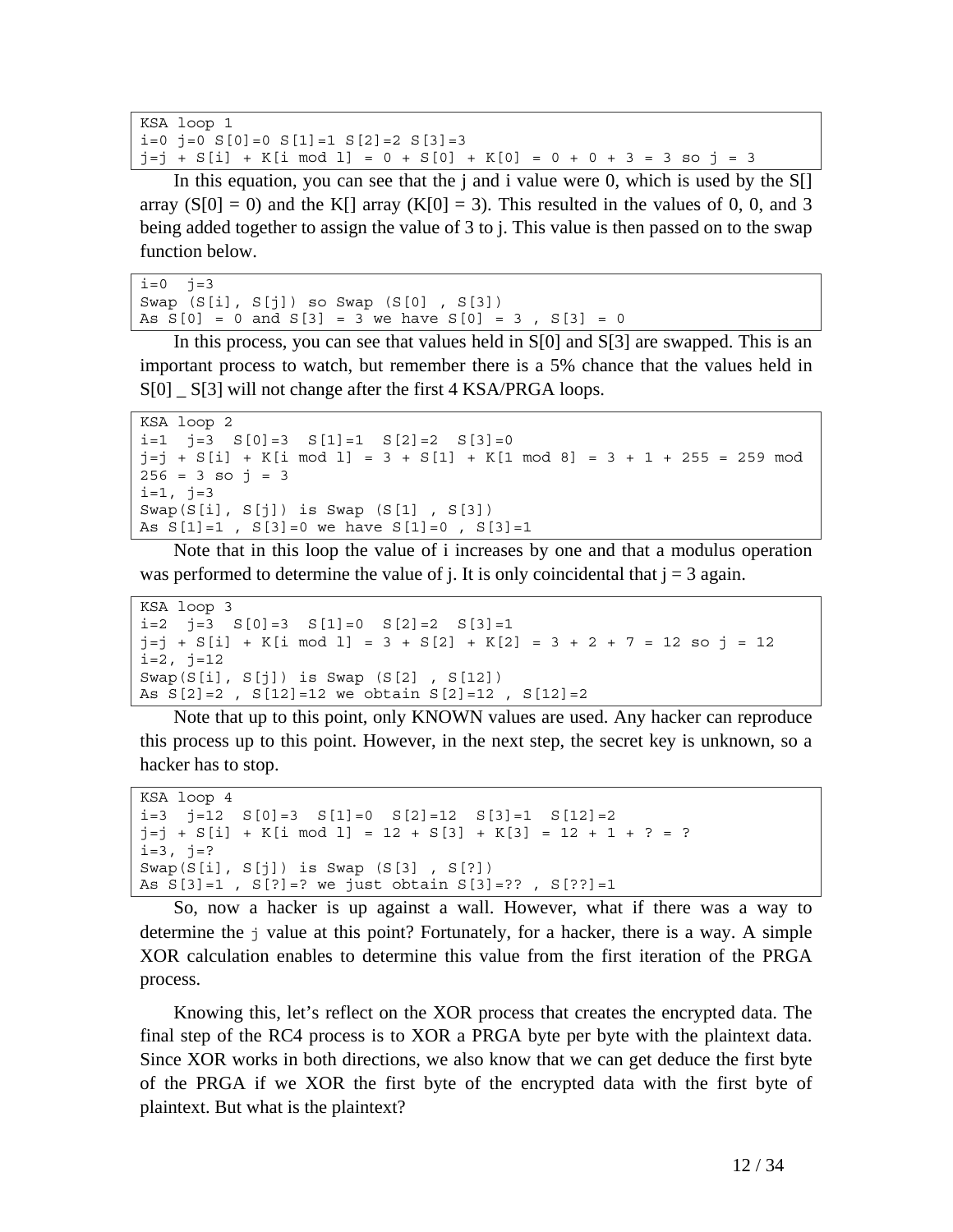Fortunately, for a hacker this is easy thanks to the SNAP header (the value is  $170_{10}$ ) or  $AA_{16}$ ) and the use of a sniffer to capture the encrypted byte. In our example, we will provide the captured encrypted byte value (165 in decimal), which changes from packet to packet.

The following equation illustrates the XOR process:

As a result of this XOR calculation, a hacker can deduce that the PRGA value is 15 (decimal). Now, he can reverse-engineer the PRGA process, and use this to determine the missing j value. First, let's remind ourselves of the known loop values as they would occur entering loop 4 of the KSA. Remember, these values can be easily reproduced by the use of the IV values.

```
KSA loop 4 
i=3 j=12 S[0]=3 S[1]=0 S[2]=12 S[3]=1 S[12]=21. Initialization: 
2. i=03. j=04. Generation: 
5. i = i + 1 = 0 + 1 = 16. j = j + S[i] = 0 + S[1] = 0 + 0 = 07. Swap (S[i], S[j]) is Swap (S[1] , S[0]) 
   so S[1]=0 , S[0]=3 becomes S[1]=3 , S[0]=08. z = S[S[i] + S[j]] = S[S[1] + S[0]] = S[3 + 0] = S[3] = ?9. ?=15 and S[3] =15 at KSA4
```
From the previous discussion, you know that i will always equal 1 for the first iteration of the PRGA (line 5). This then means that j will always equal S[0] (line 6). As we can see from the KSA loop 4 input values,  $S[1] = 0$ . This then results in j being assigned the value of 0 (line 6). The values held in S[i] and S[j] are then swapped, which means that S[1] is swapped with S[0] resulting in  $S[1] = 3$  and  $S[0] = 0$  (line 7). These values are then added together, and used to pull a value from the state array. In this case, the combined S[i] and S[j] values = 3 (line 8). However, the S[3] value referenced to here is from the completion of KSA loop 4, which is unknown to us. Fortunately, due to the XOR process, we know that the resulting value is 15, which means that S[3] will equal 15 at the output of KSA loop 4. Knowing this, a hacker only needs to reverse the KSA loop 4 process to deduce the secret key value.

Let's now walk though this as a hacker would.

```
KSA loop 4 
i=3 j=12 S[0]=3 S[1]=0 S[2]=12 S[3]=1 S[12]=2S[3]=15 , S[15]=S[3]t-1 gives S[3]=15 , S[15]=1
```
First, we know that the final step in the KSA loop is to swap values. Knowing the values of the state array after loop 4 completes and before it starts is important. Thanks to the XOR 'weakness', we know S[3] will equal 15, and we can make an educated guess that  $S[15]$  will hold the value held by  $S[3]$  before loop 4, which is 1 in this case. As a result, a hacker can deduce that  $S[3]=15$  and  $S[15]=1$  after the swap.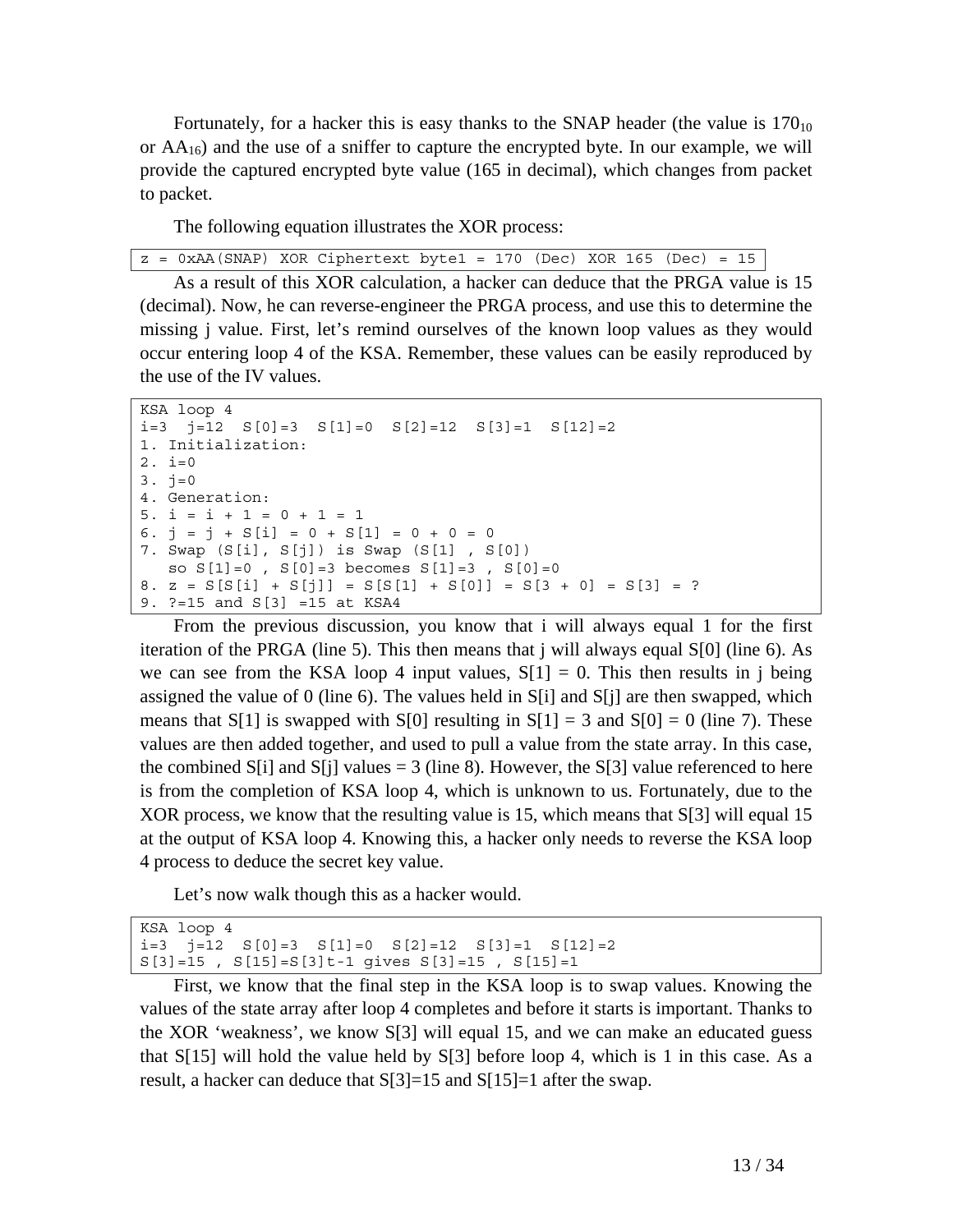Swap (S[3] , S[15]) so S[3]=1 , S[15]=15

Next, a hacker swaps the values held in these positions, which leaves S[3] equaling 1.

 $j=j + S[i] + K[i \mod 256] = 12 + S[3] + K[3] = 12 + 1 + K[3] = 15$ 

A hacker then plugs the values into the equation that would produce the j value. This fills in all the fields except the value of the secret key array.

 $K[3] = 15 - 12 - 1 = 2$ 

After a simple reverse calculation, the value 2 is produced, which is the first byte of out secret key!

#### **1.5.2 - Replay attack**

The attack explained here above assumes that there is enough wireless traffic in order to collect sufficient amount of packets with unique IVs. However, in the case when there is no network traffic, it is possible to force the access point to generate new packets, and therefore new IVs. Basically the attacker will send old ARP requests to the base station, therefore invoking ARP responses. Here is a diagram illustrating how an artificial traffic could be generated:



**Figure 4 - ARP replay attack**

The attacker floods the network with the re-injected ARP's request packets. This results in a flood of ARP responses, which then the attacker captures to initiate the FMS attack.

AirCrack provides a component to perform this attack. That's why Aircrack can be considered as a cracking solution rather than only a cracker program.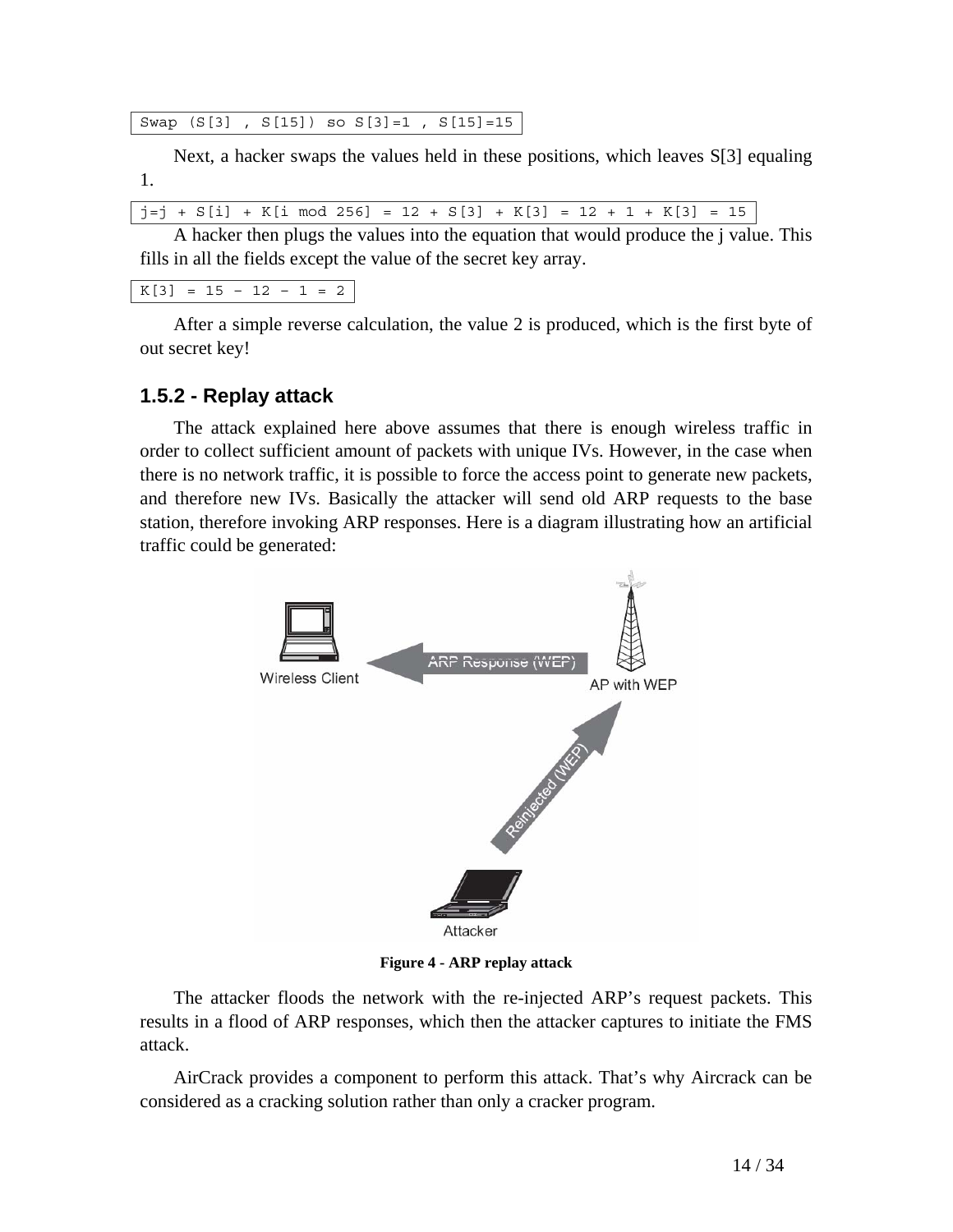## **Part 2 - Architecture**

Although Aircrack is a relatively small security program in terms of LOC, there is something to say about the tools it employs and the interactions between these tools and the central cracking component (aircrack.c).

Figure 5 below represents the overall implementation view of the software. In this section each component or tool is analyzed in terms of its required input and produced output.

Following these details, information explaining the component interaction is explored, demonstrating how Aircrack as a program can be run completely independently from other software or tools needed for WEP cracking.

This section of the report then goes into some details about architectural and design considerations that may or may not have been present in the implementation of the tool itself.

### *2.1 - Overview*



**Figure 5 – Aircrack Component Layout** 

The overall explanation of this figure is that the airodump.c component uses airparse.c to verify the validity of the packets it is capturing (i.e. if they contain unique IVs that have not yet been captured, if they have the potential to allow key cracking and if they are well-formed packets). These packets, stored in a pcap.h and csv file, are fed to aircrack.c where the cracking is performed. A more detailed explanation of component interaction is given in section 2.3 - .

### *2.2 - Aircrack and Supporting Tools*

Here detailed descriptions in terms of the objective and the input/outputs needed and produced, respectively, required for each component to play its part in Aircrack's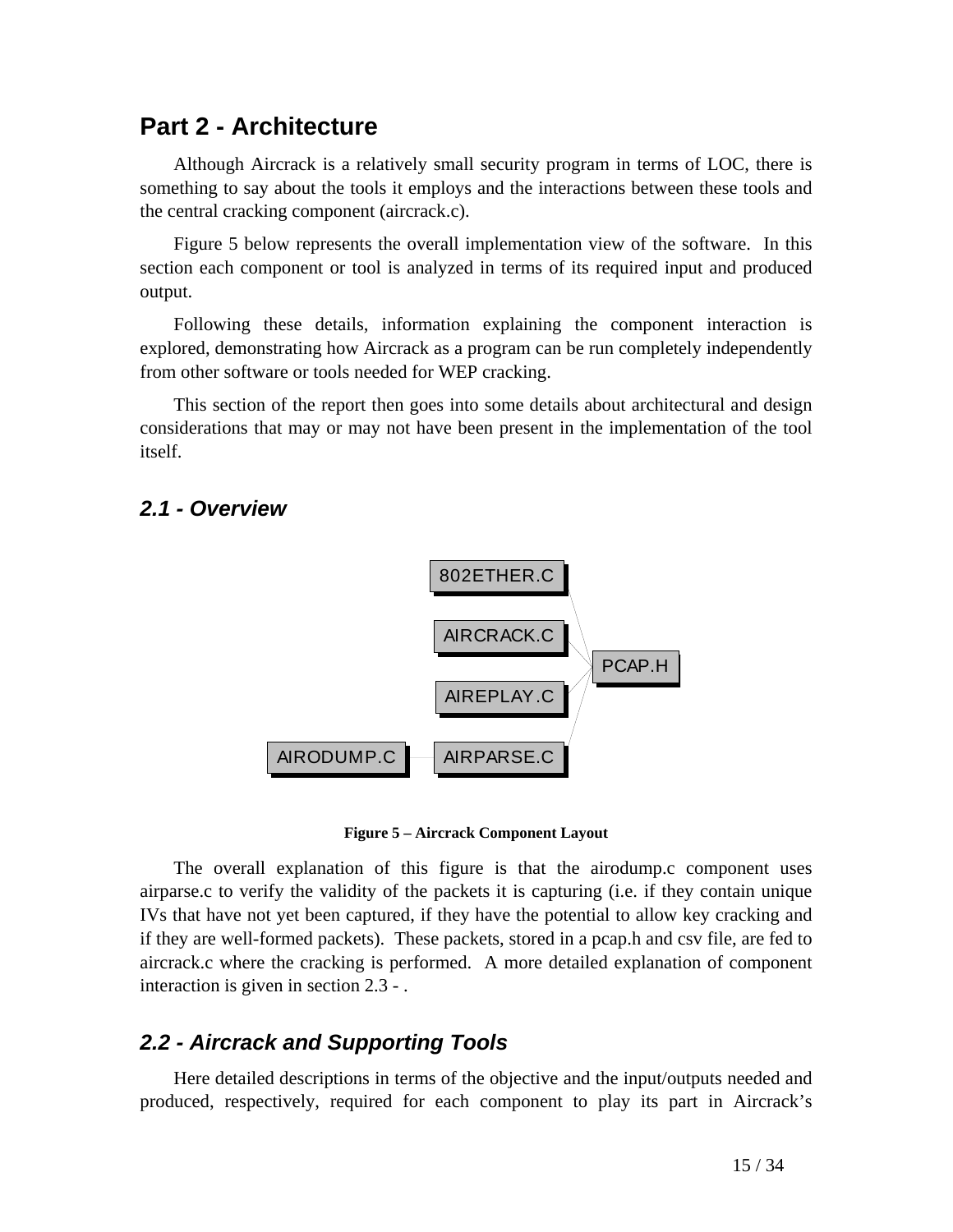cracking of the WEP key, are explained. Although aircrack.c itself is the part of the program that performs the cracking, the supporting tools allow Aircrack to be a standalone program that can gather everything it needs to perform an attack on and in the presence of the targeted wireless network.

### **2.2.1 - Aircrack.c**

#### *2.2.1.1 - Objectives*

Aircrack.c is the central component of the Aircrack program. Essentially, this is where the cracking mechanism is employed and the WEP key of the targeted wireless network is recovered.

#### *2.2.1.2 - Input/Output Analysis*



**Figure 6 – Aircrack.c Input/Output Sequence** 

In Figure 5Figure 6 above, we illustrate the inputs to and the outputs generated from the aircrack.c component. The input consists of a packet capture file (pcap file), produced by airodump.c. Basically, the pcap file is a large set of packets that airodump.c was able to capture from the network. To crack a 40-bit WEP key, ~200,000 packets are needed whereas for a 104-bit WEP key, ~500,000 packets are required. The output of this component is the WEP key itself, which the component itself uses to verify if the key it found is indeed the WEP key that the target wireless network is using.

### **2.2.2 - Airodump.c**

#### *2.2.2.1 - Objectives*

This component is responsible for "gathering the building blocks" of the security cracking program. Airodump.c listens to all the traffic transacting from the targeted network and dumps the packets to a packet capture file (pcap). Airdump.c uses airparse.c to select specific packets that have the potential to grant Aircrack the information necessary to crack the file, and drop those packets lacking this potential.

This component could be replaced by any other network sniffer programs that could capture packets and store them in a pcap file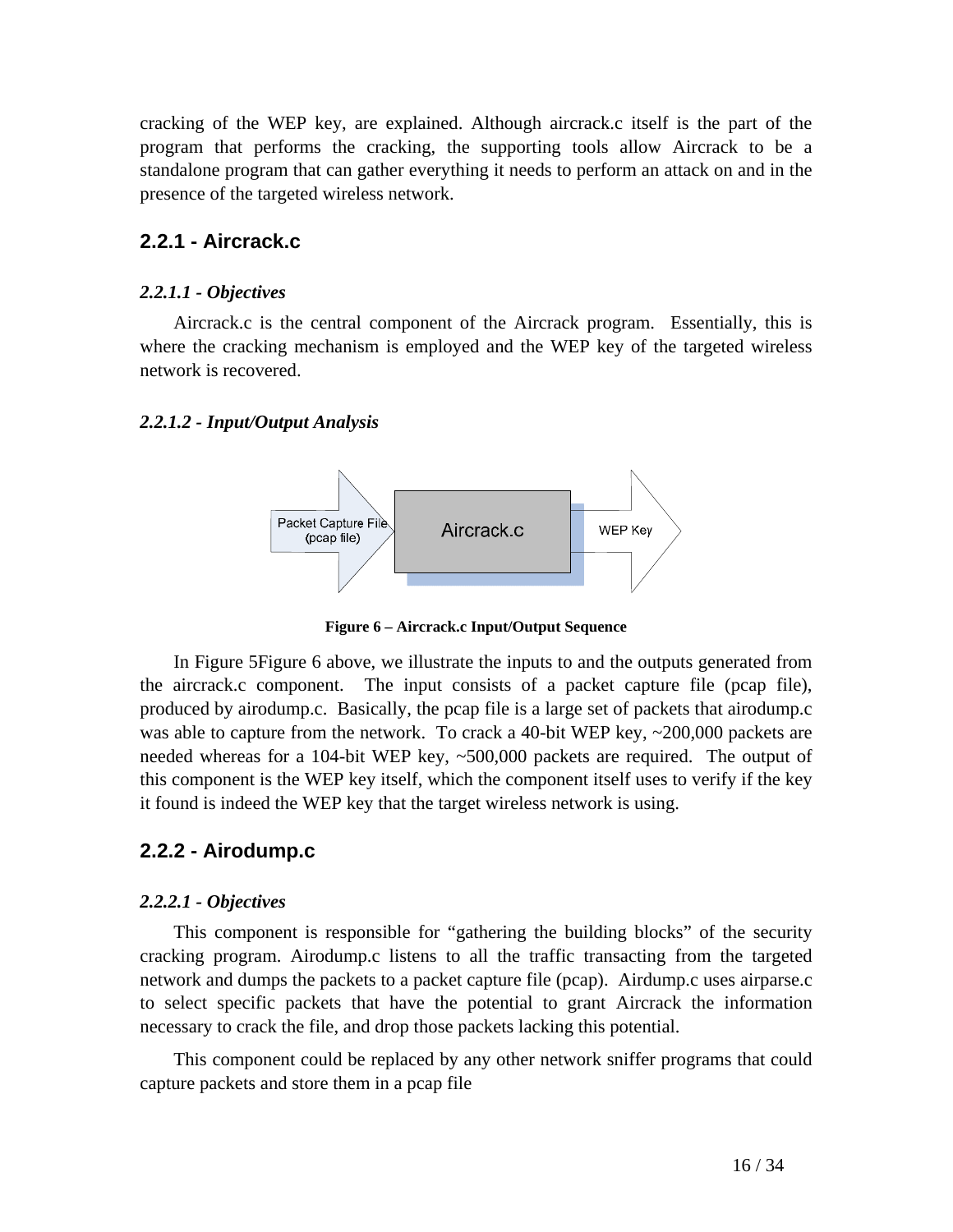

**Figure 7 – Airodump.c Input/Output Sequence** 

The input to airodump.c is the wireless packets that are being transacted through the network. This requires a wireless NIC that must be set in promiscuous mode to capture all traffic flowing in the vicinity of the network. A WiFi interface allows airodump.c to take these packets in and write them to the pcap file. The output itself is the pcap file as well as a CSV (Comma Separated Values) file with captured packet data, separated by commas.

#### **2.2.3 - Airparse.c**

#### *2.2.3.1 - Objectives*

The objective of airparse.c is to extract those packets that have the potential to allow the cracking process to be successful. For example, it does not admit packets that are smaller than the 802.11 header size into the pcap file and skips uninteresting control and management frames. It also keeps a running tally of unique IVs and access points to the target wireless network.

#### *2.2.3.2 - Input/Output Analysis*



**Figure 8 – Airparse.c Input/Output Sequence** 

The input to airparse.c is the partial dumps in the pcap file generated by airodump.c. It parses the packets in the pcap file it receives, and recopies those packets which have the potential to allow aircrack.c to be successful in cracking the WEP key. The output is therefore another pcap file with the unyielding packets removed.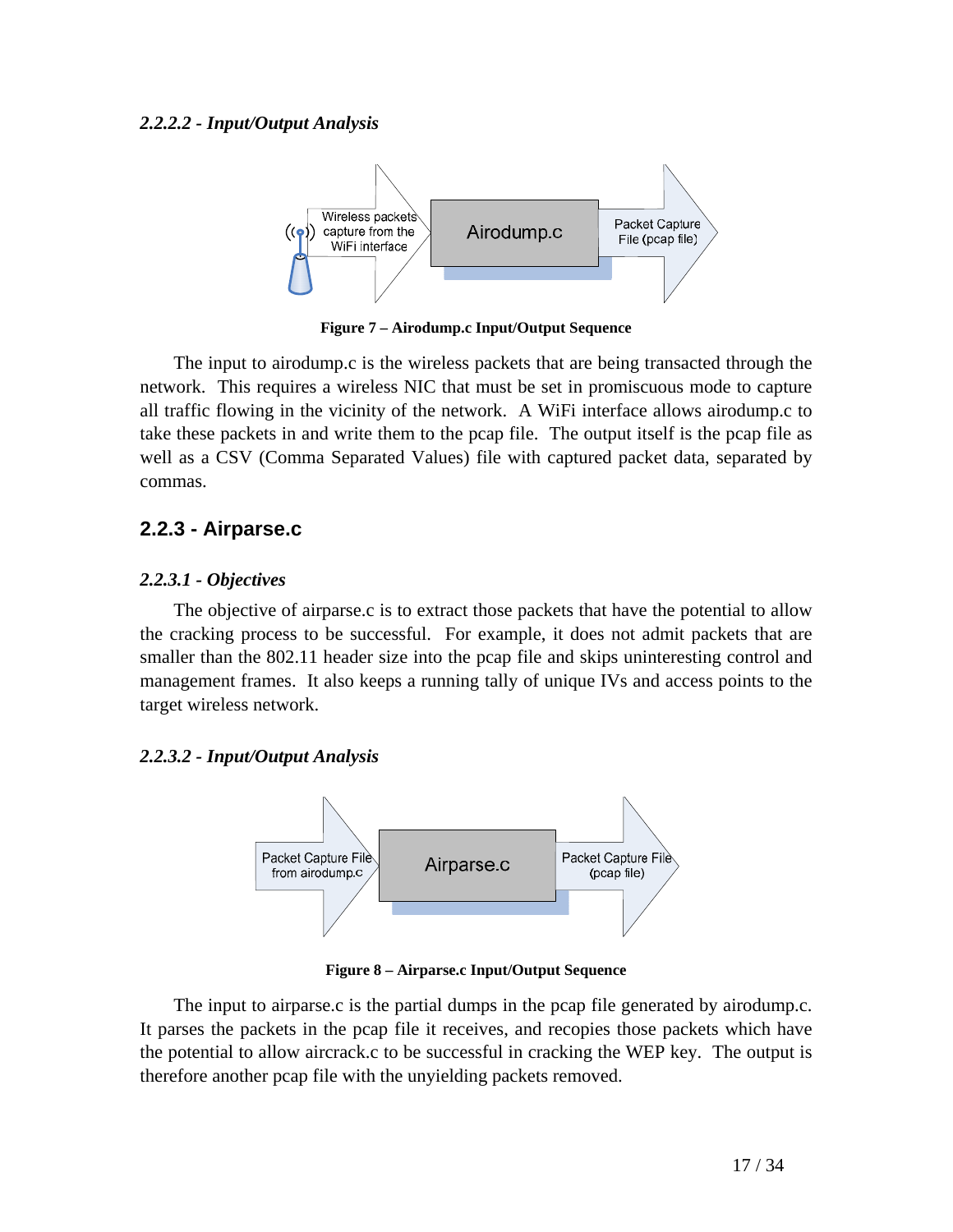### **2.2.4 - Aireplay.c**

#### *2.2.4.1 - Objectives*

The objective of aireplay.c is to generate traffic from the network when there is not much network activity present. aireplay.c replays ARP requests to induce responses from the access point and get more traffic to analyze (or dump).

#### *2.2.4.2 - Input/Output Analysis*



**Figure 9 – Aireplay.c Input/Output Sequence** 

As illustrated in the figure above, the input to aireplay.c is a packet capture file. aireplay.c can be run completely separately from the rest of the Aircrack program and tools. The output of the aireplay.c component is old ARP requests that are continuously retransmitted. Of course, in order to capture these packets, airodump.c would be running at the same time as the packets are being replayed on a separate machine.

#### **2.2.5 - 802ether.c**

This program is used at the end of the chain, after finding the key. Its purpose is to decrypt wireless WEP encrypted packets and save them in the Ethernet format.

The output is an Ethernet pcap file that can be read in ethereal or any pcap analyzer. The aim is usually to extract communications, TCP threads, and get the whole communication between two hosts. It enables to catch emails, attachments, all the activity on the wireless network.

## *2.3 - Components Interaction*

The diagram below shows a more detailed representation of the way that these components interact and rely on each other for data and the success of the WEP cracking process.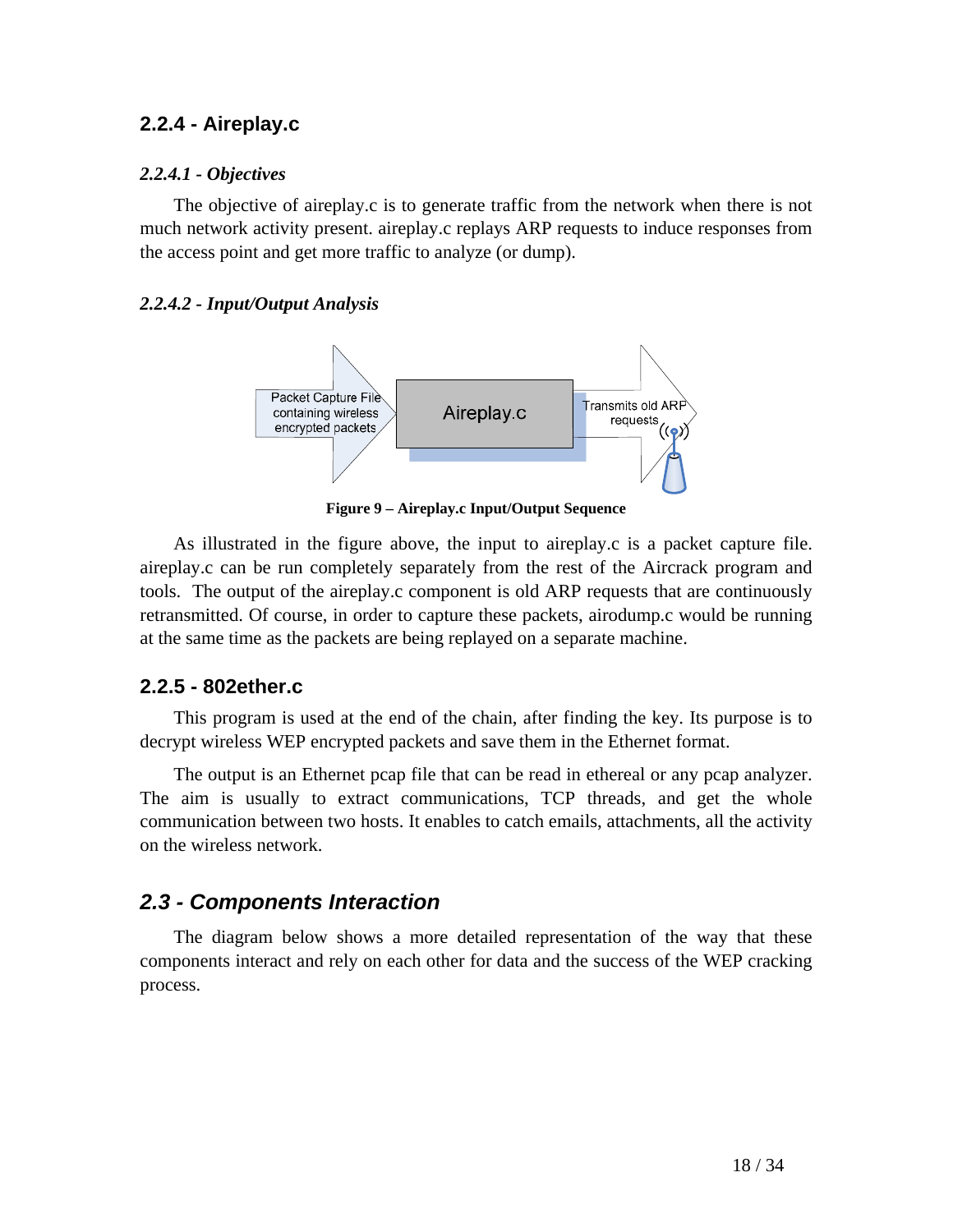

**Figure 10 – Aircrack Component Interaction Diagram** 

Wireless packets are captured through the WiFi interface and dumped by airodump.c into a pcap file. This pcap file is then passed to airparse.c to filter out only those packets that have the potential to bring the cracking process to success. airparse.c then passes this new pcap file to the airodump.c component which then passes the file to aircrack.c. In cases where the traffic is too low to pick up the needed volume of packets, aireplay.c will read the pcap file and replay ARP requests from it to generate more traffic. airodump.c will then pick up the responses to these requests and dump more traffic to pass on to aircrack.c. Finally, once aircrack.c has finished performing the cracking operation, it displays to the screen the WEP key (or displays a message telling that the key could not be recovered).

### *2.4 - Architecture and Design Considerations*

The architecture of Aircrack resembles most to a specialized pipe-and-filter architecture, or more specifically a batch-sequential system. This architecture is established by the fact that each component depends on the other's output, and some components in the architecture can be replaced as long as they provide the required input to the components it is connected to. For example, airodump.c can be replaced by any network sniffer, as long as a pcap file is produced. The only components that could not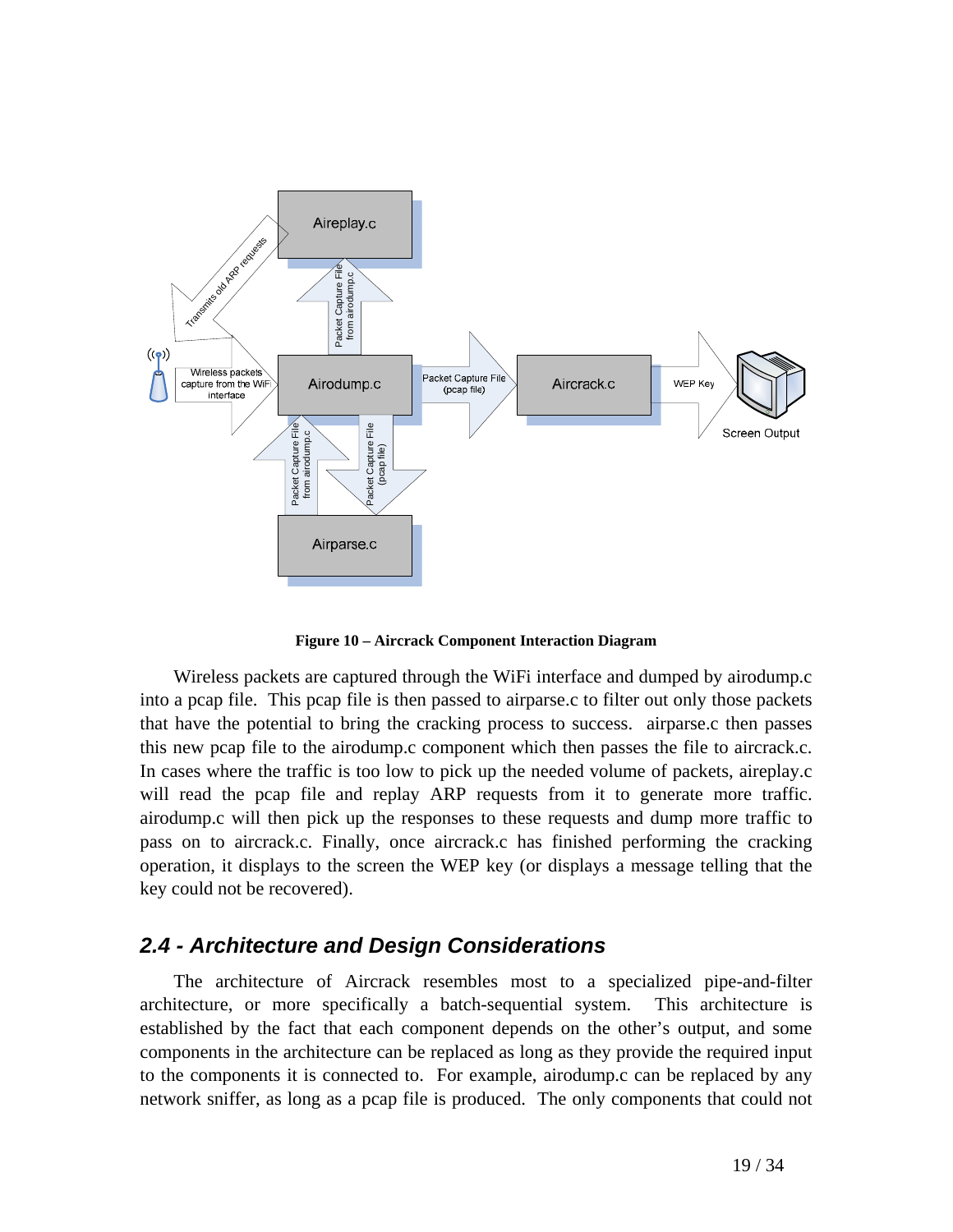be replaced are aircrack.c itself and airparse.c as airodump.c and airparse.c are too tightly coupled. This pipe-and-filter system is working on an extremely small project relative to the kind of software architectures that make use of this schema.

The design of the software itself was very low quality according to the standards of design practice in the software engineering field. The entire program was coded in C, therefore practices of object-oriented design do not apply. Variables used in the program were all declared globally, so coupling was very high and locality of functions and variable use was impossible to discern without the use of sophisticated reverse engineering tools.

This program would definitely not be able to handle changes well since the design exhibits poor cohesion and high coupling. For example, adapting to a new chipset for capturing wireless network traffic would entail changes throughout the entire implementation of the software (ripple effect). Redesigning this software, therefore, would be a difficult task.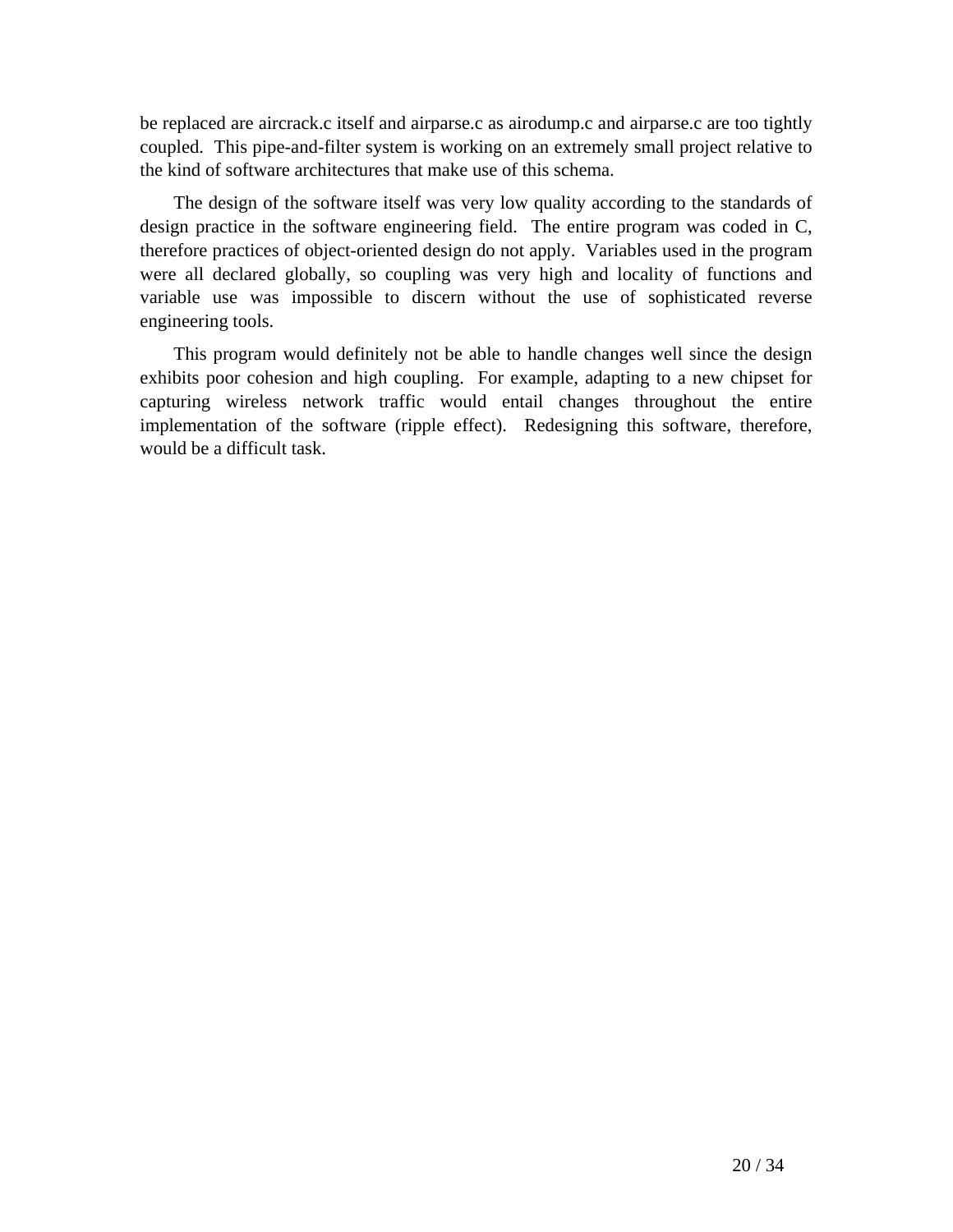# **Part 3 - Design and implementation**

The previous part of the report was describing the general architecture of Aircrack. This part is going into the cracking system with much more details.

## *3.1 - General idea of cracking*

The method is based on the FMS attack. 17 attacks are implemented up to now. It consists mainly in finding, thanks to assumptions of the FMS attack, the likelihood of a byte to appear at a given position.

Each attack will perform its calculations and according to the result, it will vote or not for the byte being evaluated. The vote is symbolized by incrementing a counter (an integer) by one.

For a given byte of the key, some of the 256 possibilities will be rated. Please note that the byte possibility being evaluated is found by the program; it is not a random value and aircrack is not performing a brute force attack.

After the votes, hypothesis are sorted for each byte of key. Combinations are tested to try a supposed secret key by decrypting random packets with the secret key found.

In fact, this process is done dynamically, that is some votes are calculated and even if there are only a few results some keys might be tried. In case of success, the process is much faster than waiting for complete results. In case of failure, vote's calculation goes on.

## *3.2 - aircrack.c details*

In this section we'll explain what are the methods and algorithms contained in aircrack.c.

However, understanding such algorithms might be difficult without having a look at variables, their structure and what data they store. This will be explained in the section of the function using the given variable. No mention will be done about variables declaration as it is usually done in the main and used globally.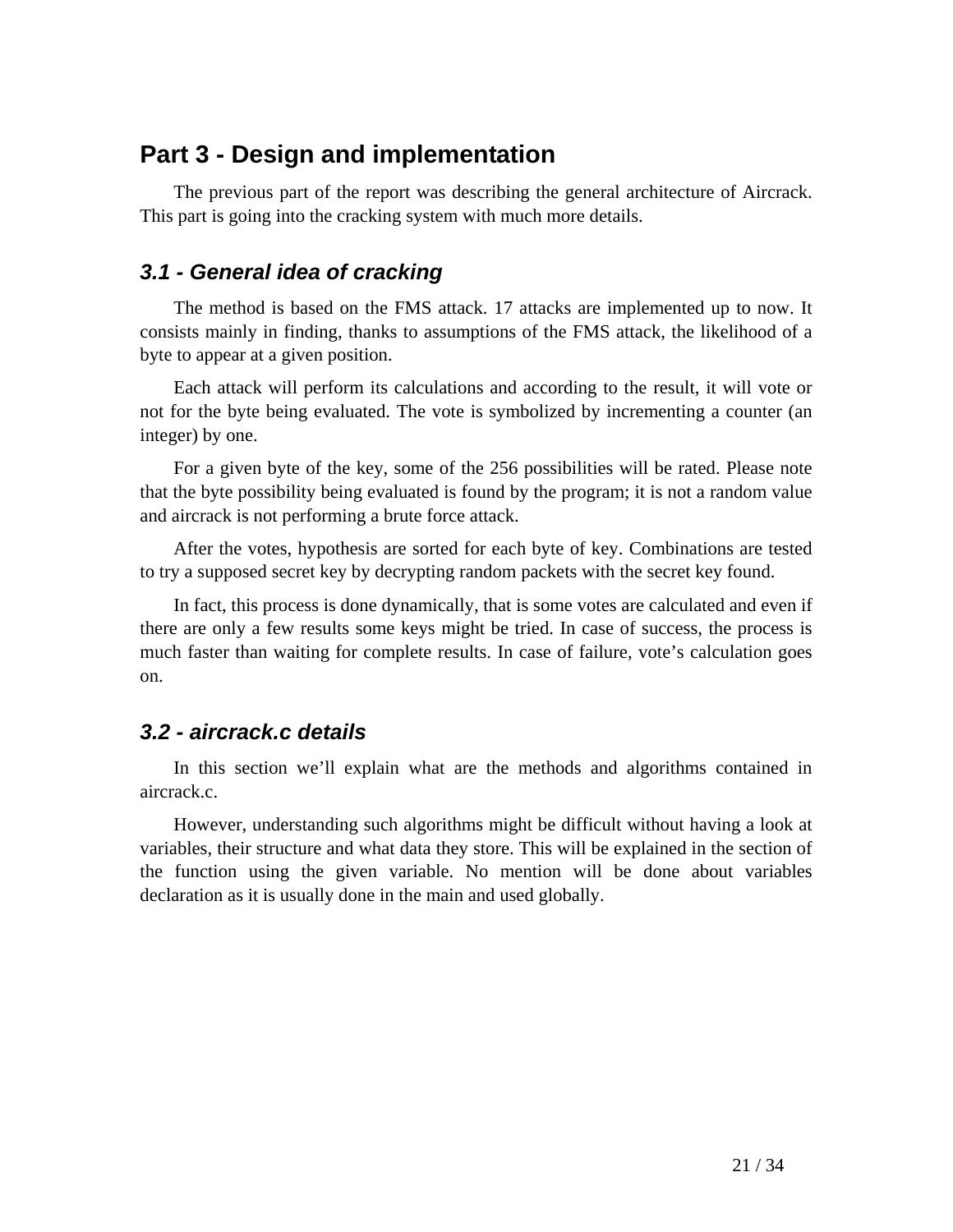#### **3.2.1 - Function call graph**



**Figure 11 - Function call graph of aircrack.c** 

#### *3.2.1.1 - Order of call of main functions*

This graph explains what are the methods of aircrack.c and in which order they are called. The methods are detailed in the following sections. read\_ivs is the first method called; next calc votes can be called  $n$  times,  $n$  representing the number of child processes instantiated by the main. This number can be input by command line, and is 1 by default.

The function do wep crack is called for each byte of the key, and controls the different calc votes processes which execute a calculation. Communication between the 2 methods is achieved through pipes, 2 pipes for the 2 directions. do\_wep\_crack is called recursively on the next byte key as long as they key length is not reached.

Finally check wepkey is called each time do wep crack wants to test if a key combination is correct or not.

#### *3.2.1.2 - safe\_read and safe\_write*

Those functions are used to ensure that the communication throughout pipes is correct. Basically it reads in the pipe and checks the number of bytes read. That's why both calc votes and do wep crack use it.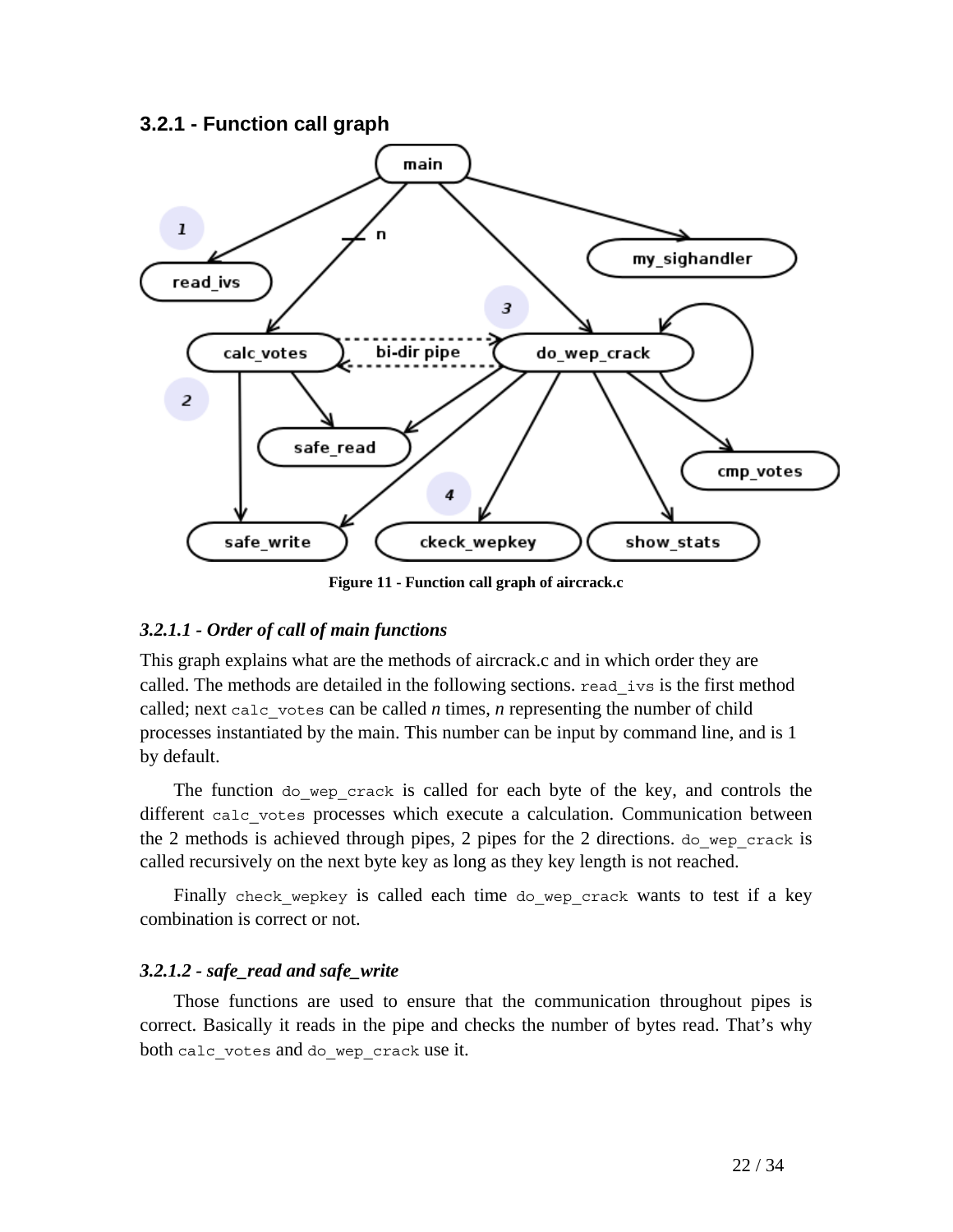#### *3.2.1.3 - cmp\_votes and my\_sighandler*

cmp votes is a very basic function to compare 2 numbers and return  $=$ ,  $\lt$  or  $>$ . The reason of the creation of a routine for this task is that the field to compare is part of a structure, so the function is accessing it directly.

my\_sighandler is responsible for catching terminating signals (like control-C for example). In this case it exits the program more neatly than interrupting the process by force.

#### *3.2.1.4 - show\_stats*

This function basically displays all relevant information gathered by the program in a terminal. Here is the content of the screen, going left to right, top-down:

- number of unique IVs
- fudge factor
- running time since the loading of the file
- statistics about the speed of the program, number of key tried
- KB: key byte
- depth of the search achieved over the number of branches estimated
- votes: byte hypothesis and number of votes for this byte
- and very often the secret key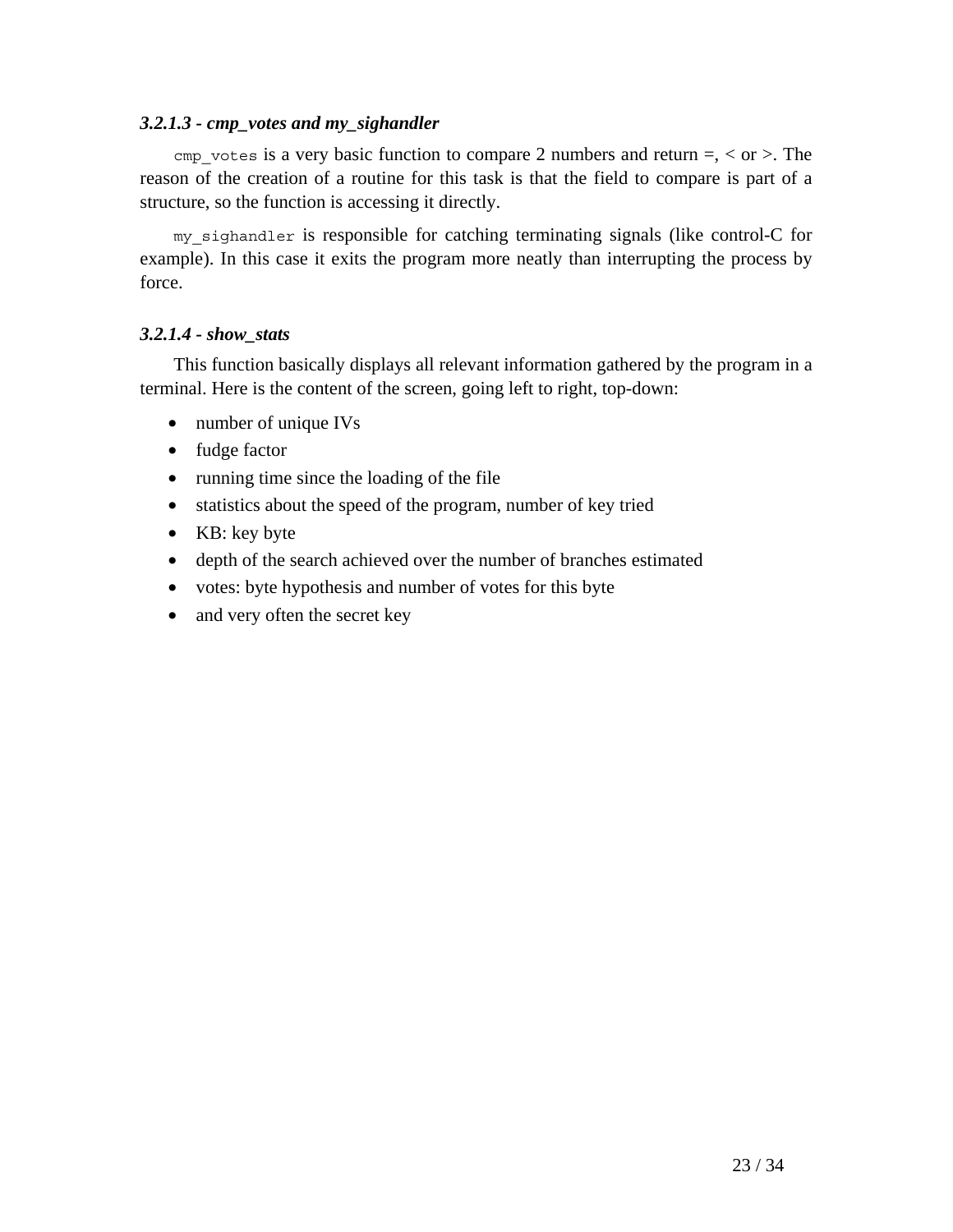| O |                                                     |                |              | x-terminal-emulator |          |                 |                                           |           |         |                 |         |         |     |                  |     |
|---|-----------------------------------------------------|----------------|--------------|---------------------|----------|-----------------|-------------------------------------------|-----------|---------|-----------------|---------|---------|-----|------------------|-----|
|   | aircrack 2.1                                        |                |              |                     |          |                 |                                           |           |         |                 |         |         |     |                  |     |
|   | $261081!$ unique IVs I fudge factor = 2<br>Got<br>× |                |              |                     |          |                 |                                           |           |         |                 |         |         |     |                  |     |
|   | Elapsed time [00:00:13]   tried 7 keys at 32 k/m    |                |              |                     |          |                 |                                           |           |         |                 |         |         |     |                  |     |
|   | КB                                                  | depth          |              | votes               |          |                 |                                           |           |         |                 |         |         |     |                  |     |
|   | 0                                                   | 0/             | $\mathbf{1}$ | DA C                | 60)      | 700             |                                           | 23) 55(   | 15)     | 9F (            |         | 12) A2( | 5)  | CD C             | 5)  |
|   | $\mathbf{1}$                                        | 0/             | 2            | BD C                | 57)      | 2A C            | 32)                                       | 290       | 22)     | 1D(             | 13)     | F9C     | 13) | 9F (             | 12) |
|   | $\overline{c}$                                      | 07             | 1            | 8C (                | 51)      | 670             | 23)                                       | 480       | 15)     | DD C            | 15)     | D6 C    | 13) | <b>FAC</b>       | 12) |
|   | 3                                                   | 0/             | 4            | 10(                 | 25)      | 07 <sub>0</sub> | 15)                                       | 7B (      |         | 12) A5(         | 12)     | 4B(     | 10) | 760              | 8)  |
|   | 4                                                   | $\mathfrak{o}$ | $\mathbf{1}$ | 430                 | 66)      | B1(             | 15)                                       | D2 (      | 6)      | 1A (            | 5)      | 20(     | 5)  | 21(              | 5)  |
|   | 5                                                   | 1/             | 7            | 92(                 | 24)      | 02 <sub>0</sub> |                                           | $18)$ 2F( |         | $17)$ C1(       | 16)     | 36 (    | 12) | 870              | 12) |
|   | 6                                                   | 0/             | $\mathbf{1}$ | C6 <sub>0</sub>     | 51)      | 500             | 15)                                       | 66 (      | 15)     | 01(             | 13)     | 4A (    | 13) | 8E (             | 13) |
|   | 7                                                   | 0/             | 2            | 84 (                | 29)      | COC             | 17)                                       | EE C      | 13)     | 800             | 12)     | 490     | 11) | F <sub>6</sub> C | 11) |
|   | 8                                                   | 0/             | 1            |                     | 81(1803) |                 | 09(119)                                   |           | 99(116) | 32 <sub>0</sub> | 75)     | 490     | 70) | 9D               | 65) |
|   | 9                                                   | $\mathfrak{o}$ | $\mathbf{1}$ |                     | C4(1947) |                 | E1(125) FC(123)                           |           |         |                 | BD(105) | 8C (    | 95) | 2F(              | 85) |
|   | 10                                                  | 0/             | $\mathbf{1}$ |                     | 8A(485)  | 41 <sup>′</sup> | 75)                                       | 18 (      | 73)     | ED (            | 55)     | 4B (    | 50) | D1()             | 45) |
|   | 11                                                  | $\mathfrak{o}$ | 1            | 080                 | 92)      | FF (            | 29)                                       | 5D C      |         | $20)$ 1E(       | 17)     | 180     | 15) | 5E (             | 15) |
|   | 12                                                  | 07             | $\mathbf{1}$ |                     | 1B(137)  | DD (            | 21)                                       | 46 (      |         | 20) 1C(         |         | 15) 76( | 15) | 07 <sub>0</sub>  | 13) |
|   |                                                     |                |              |                     |          |                 |                                           |           |         |                 |         |         |     |                  |     |
|   |                                                     |                |              |                     |          |                 | KEY FOUND! [ DABD8C1D4392C68481C48A081B ] |           |         |                 |         |         |     |                  |     |
|   | $\degree$ /aircrack-2.1 \$ $  $                     |                |              |                     |          |                 |                                           |           |         |                 |         |         |     |                  |     |

**Figure 12 - Screenshot of aircrack.c** 

## **3.2.2 - read\_ivs**

#### *3.2.2.1 - Operation perfomed*

This function is in charge of extracting wireless packets from the capture file, and building an array of data used for the cracking.

Basically, it opens the pcap file (file containing all captured packets), then performs some checks about the header of this file to ensure the proper format of the capture. The second stage is done as long as there are packets to read in the file:

- it checks the packet is encrypted
- it filters packets according to the MAC address given in input if there is one
- it checks if the packet's IV already exists or not
- it adds the IV and the first 2 encrypted bytes to the ivbuf variable

#### *3.2.2.2 - ivbuf*

The one dimensional array ivbuf is filled by the function read\_ivs as follows:

OOC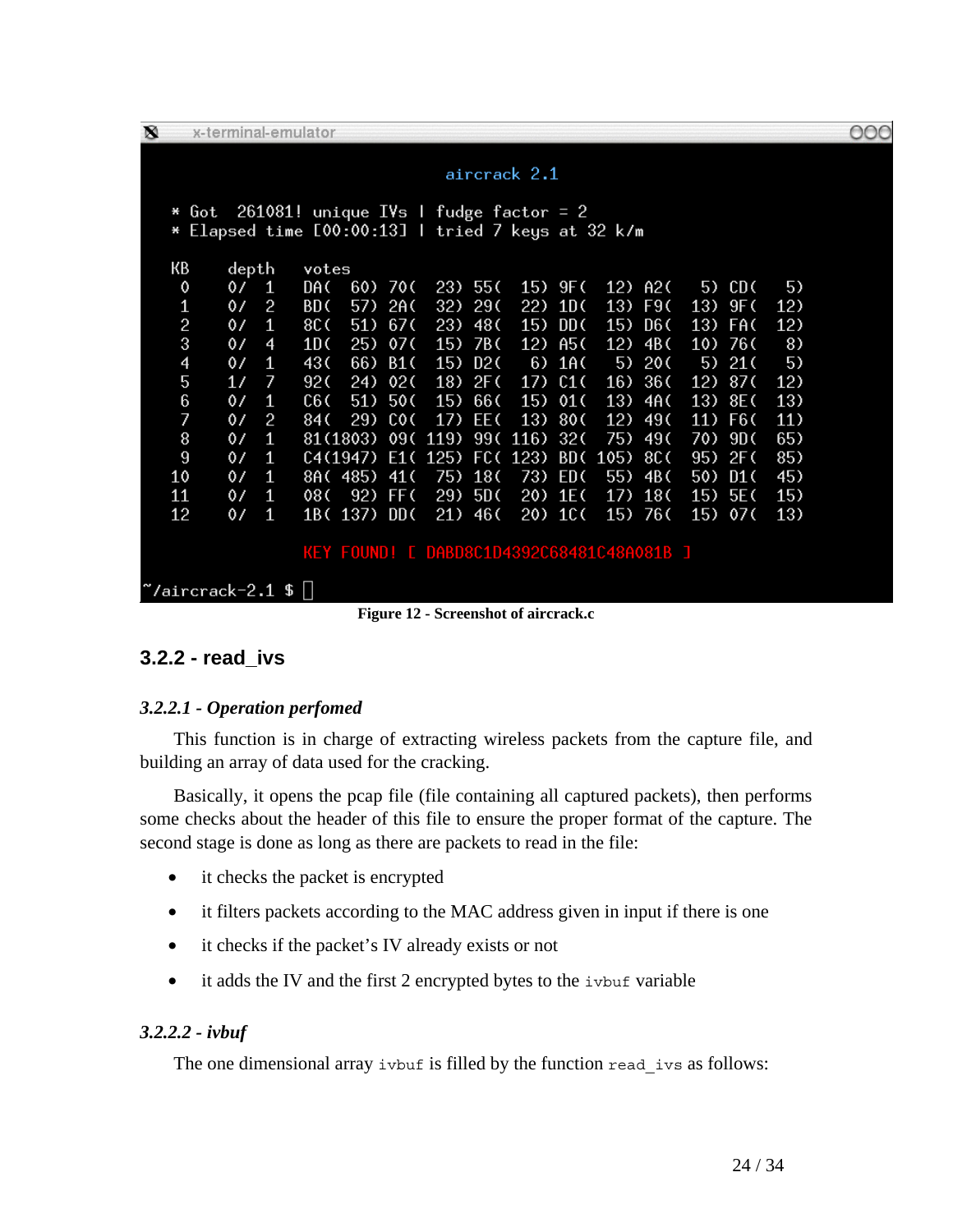|                                                |  |  |  |  |  |            | $\vert$ iv <sub>0</sub> $\vert$ iv <sub>1</sub> $\vert$ iv <sub>2</sub> $\vert$ eb <sub>0</sub> $\vert$ eb <sub>1</sub> $\vert$ iv <sub>0</sub> $\vert$ iv <sub>1</sub> $\vert$ iv <sub>2</sub> $\vert$ eb <sub>0</sub> $\vert$ eb <sub>1</sub> |  | $\cdots$         |  |  | $\mid$ iv $_{0}$ $\mid$ iv $_{1}$ $\mid$ iv $_{2}$ $\mid$ eb $_{0}$ $\mid$ eb $_{1}$ |  |
|------------------------------------------------|--|--|--|--|--|------------|-------------------------------------------------------------------------------------------------------------------------------------------------------------------------------------------------------------------------------------------------|--|------------------|--|--|--------------------------------------------------------------------------------------|--|
| from 1 <sup>st</sup> packet<br>from 2nd packet |  |  |  |  |  | $\sim 100$ |                                                                                                                                                                                                                                                 |  | from last packet |  |  |                                                                                      |  |
| Table 1 - ivbuf variable                       |  |  |  |  |  |            |                                                                                                                                                                                                                                                 |  |                  |  |  |                                                                                      |  |

This array contains the initialization vector from each packet (3 bytes) and the first 2 encrypted bytes of the payload. The IV can be recovered easily as it is unencrypted in the packet. The first 2 encrypted bytes are positioned just after the header of the packet, more especially after the KeyID.

This is done for each valuable packet found by read ivs.

Below is the code explaining the affectation of the variable ivbuf:

|  |  |  | ivbuf $[nb$ ivs * 5 $] = h80211[z \quad ]$ ; |  |
|--|--|--|----------------------------------------------|--|
|  |  |  | ivbuf $[nb$ ivs $* 5 + 1] = h80211[z + 1]$ ; |  |
|  |  |  | ivbuf $[nb$ ivs $* 5 + 2] = h80211[z + 2];$  |  |
|  |  |  | ivbuf $[nb$ ivs $* 5 + 3] = h80211[z + 4]$ ; |  |
|  |  |  | ivbuf $[nb$ ivs $* 5 + 4] = h80211[z + 5]$ ; |  |



**Figure 13 - ivbuf caller tree** 

ivbuf is used in all functions of aircrack.c. It is storing data which is heavily used in the cracking process.

#### *3.2.2.3 - nb\_ivs , xv*

As you can see, the variable nb ivs is used to shift in ivbuf and recover each structure {IV, first 2 encrypted bytes}. It is the number of IVs in the array. As the structure is 5 bytes long, it is multiplied by 5, and the offset enable to recover a specific byte.

xv is also used to navigate through ivbuf array.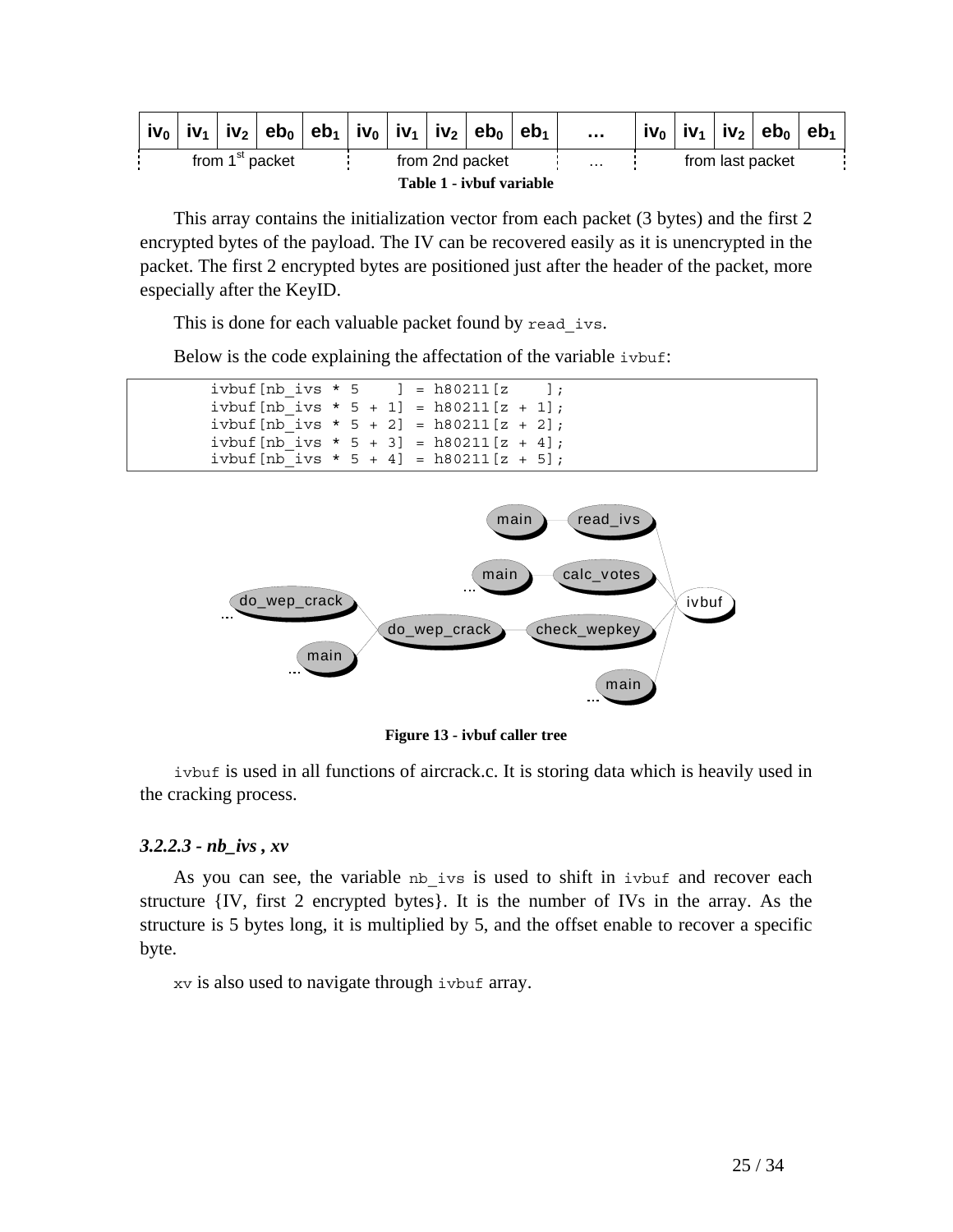#### **3.2.3 - calc\_votes**

#### *3.2.3.1 - Operation performed*

This function calculates votes for each byte hypothesis. It performs the attacks on a specific byte of the key. 17 attacks are implemented, based on the KoreK attacks and on FMS principles.

As said before, the communication with the parent process is done through pipes. That's why the first operation done by calc\_votes is to read the current state of the secret key array from the pipe. As permutations are done in the algorithm, to reverse it you need at least the beginning of the key, and on which key byte the function is working.

Then it goes through a decryption process, therefore using KSA and PRGA. It performs a number of iteration equal to the number of key bytes discovered. It goes to the 'unknown boundary' and can start the cracking there.

The cracking, in fact the votes of each attack, consists of tests according to the current state of the key array and state array. If the condition is fulfilled, the vote counter is incremented.

This function uses the data structure votes, explained in the next subsection.

#### *3.2.3.2 - N\_ATTACKS, KoreK\_attacks*

These variables are useful to understand the way the program runs.

N\_ATTACKS is a constant representing the number of attacks implemented in aircrack. This number increased release after release, as more attacks were found. There are currently 17 attacks.

KoreK\_attacks is an enumeration holding all possible attacks. The letter '*A*' means attack, *u* means unstable, *s* means stable, and the number next to the letter represent the probability of success of the attack (15%, 13% or 5%, please refer to page 3 and 4 of ref [10] for explanations of these values). In fact it is closely linked to the probability that the value won't swap during RC4.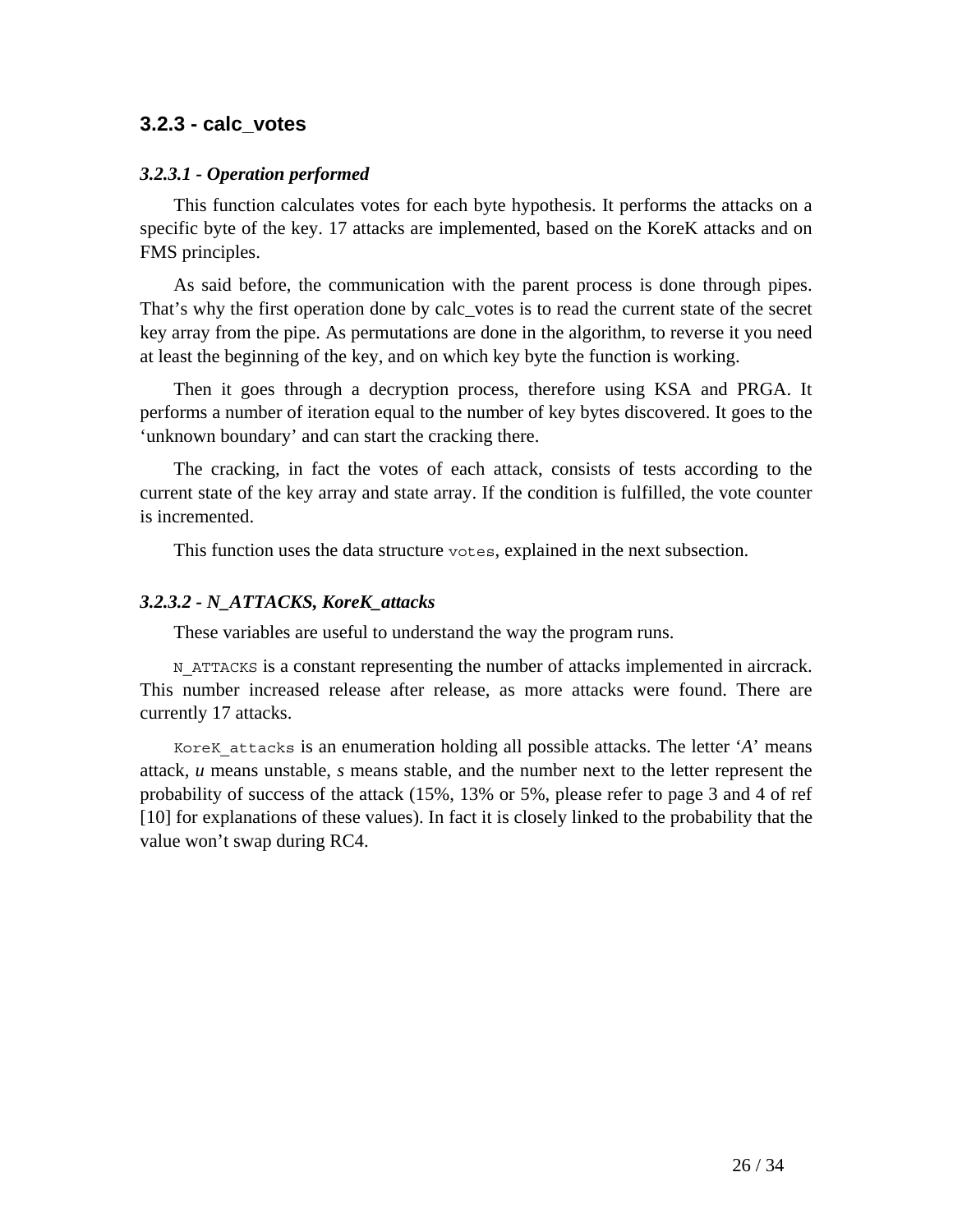| #define N ATTACKS 17 |                       |                                 |           |
|----------------------|-----------------------|---------------------------------|-----------|
| enum KoreK attacks   |                       |                                 |           |
| A u15,               | /* semi-stable        | 15%                             | $\star$ / |
| A s13,               | /* stable             | 13%                             | $\star/$  |
| A u13 1,             | /* unstable           | 13%                             | $\star/$  |
| A u13 2,             | /* unstable ? 13%     |                                 | $\star/$  |
| A u13 3,             | /* unstable ? 13%     |                                 | $\star/$  |
| A s5 1,              | /* standard 5% (~FMS) |                                 | $\star/$  |
| A s5 2,              | /* other stable 5%    |                                 | $\star/$  |
| A s5 3,              | /* other stable 5%    |                                 | $\star/$  |
| A u5 1,              |                       | $/*$ unstable 5% no qood ?      | $\star/$  |
| A u5 2,              | /* unstable           | 5 <sup>8</sup>                  | $\star/$  |
| A u5 3,              |                       | /* unstable 5% no good          | $\star/$  |
| A u5 4,              | /* unstable           | 5%                              | $\star/$  |
| A s3,                | $/*$ stable 3%        |                                 | $\star/$  |
| A 4 s13,             | /* stable             | $13\%$ on $q = 4$               | $\star/$  |
| A 4 u5 1,            |                       | $/*$ unstable 5% on q = 4       | $\star/$  |
| A 4 u5 2,            |                       | $/*$ unstable 5% on q = 4       | $\star/$  |
| A neg                |                       | /* helps reject false positives | $\star/$  |
|                      |                       |                                 |           |

#### *3.2.3.3 - votes*

The variable votes is used to store the number of votes performed by each attack in favor of a given byte hypothesis, for a specified byte of the key. This means that this array is used for cracking one byte only. For a 13 bytes long key, this array will be used 13 times.

As you can see in the table, attacks come from the KoreK attacks. The bytes are the possibilities for a byte to be the key at a precise position. Only a few examples of votes are given in the table, but usually the whole table is filled, by 0 if there have been no votes.

|                       |    | <b>Byte hypothesis</b><br>256 possibilities |    |          |          |          |     |           |  |  |  |  |  |
|-----------------------|----|---------------------------------------------|----|----------|----------|----------|-----|-----------|--|--|--|--|--|
| Index (dec)           | 0  | 1                                           | 2  | $\cdots$ | 78       | $\cdots$ | 254 | 255       |  |  |  |  |  |
| Byte (hex)            | 00 | 01                                          | 02 | $\cdots$ | 4E       | $\cdots$ | FE. | <b>FF</b> |  |  |  |  |  |
| A_u15                 |    |                                             |    |          |          |          |     |           |  |  |  |  |  |
| A s13                 |    |                                             |    |          |          |          |     |           |  |  |  |  |  |
| A u13 1               |    |                                             |    |          |          |          |     |           |  |  |  |  |  |
| A u13 2               |    |                                             |    |          |          |          |     |           |  |  |  |  |  |
| A_u13_3               |    |                                             |    |          |          |          |     |           |  |  |  |  |  |
| $A$ <sub>_S</sub> 5_1 |    |                                             |    |          |          |          |     |           |  |  |  |  |  |
| $A_55_2$              |    |                                             |    |          |          |          |     |           |  |  |  |  |  |
| $A_55_3$              |    |                                             |    | .        | $\cdots$ | $\cdots$ | .   | $\cdots$  |  |  |  |  |  |
| $A_u5_1$              |    |                                             |    | $\cdots$ | 24       | 92       | 19  | $\cdots$  |  |  |  |  |  |
| $A_1J_2$              |    |                                             |    | .        | 86       | 11       | 145 | .         |  |  |  |  |  |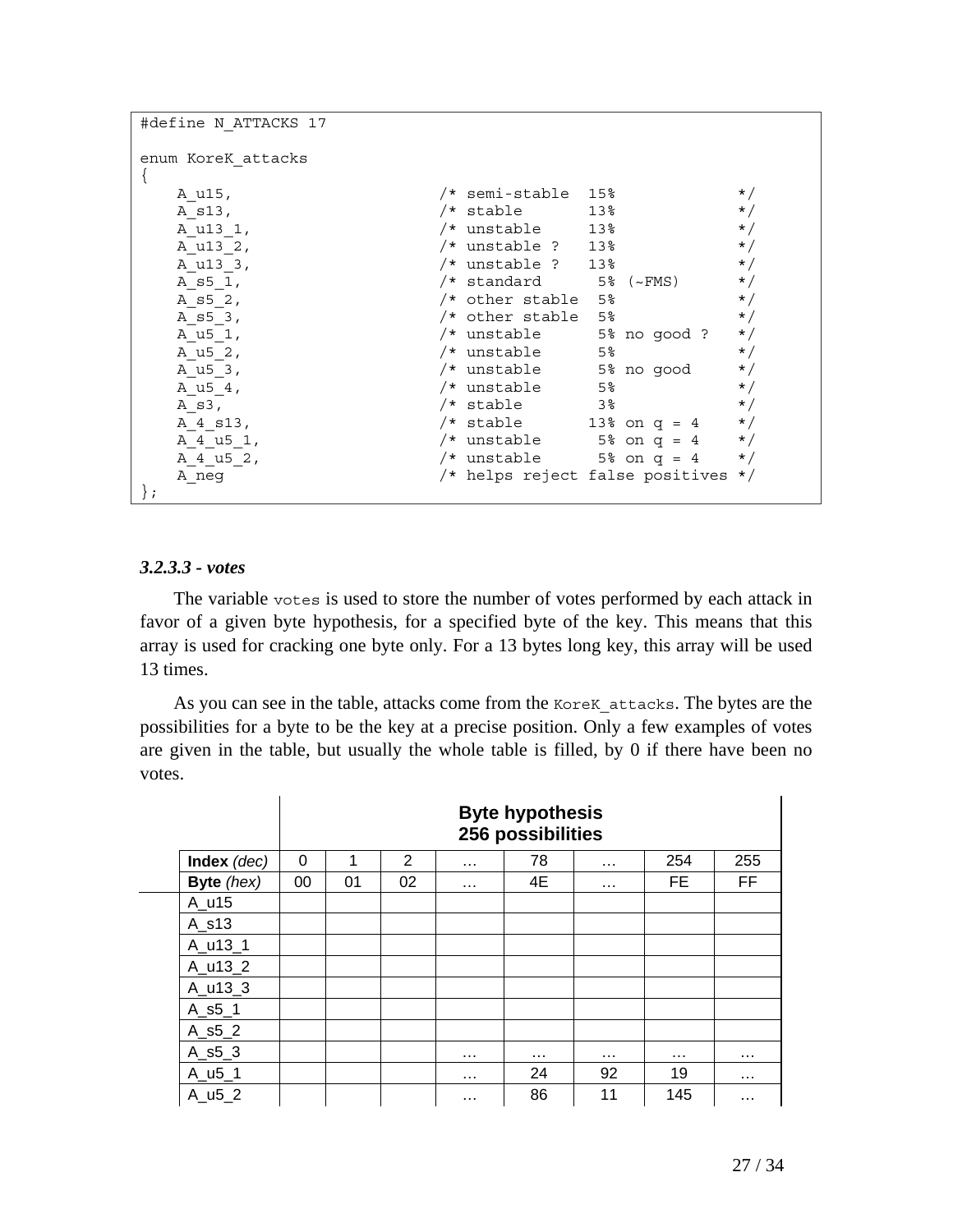| $A_u5_3$      |  | $\cdots$ | 13 | 73  | 20       | .        |
|---------------|--|----------|----|-----|----------|----------|
| $A_1 = 5 - 4$ |  | .        | 5  | 24  | 37       | $\cdots$ |
| $A_s3$        |  | .        | 78 | 148 | 13       | $\cdots$ |
| A_4_s13       |  | $\cdots$ | .  | .   | $\cdots$ | $\cdots$ |
| $A_4_us_1$    |  |          |    |     |          |          |
| $A_4_us_2$    |  |          |    |     |          |          |
| A_neg         |  |          |    |     |          |          |

#### **Table 2 - votes variable**

votes is used in do\_wep\_crack and calc\_votes.



**Figure 14 - votes caller tree** 

#### **3.2.4 - do\_wep\_crack**

#### *3.2.4.1 - Operation performed*

This function organizes the byte per byte cracking through calc\_votes childs.

- 1. it sends the current byte key and state array to each child through pipes
- 2. it recovers the arrays votes for each key byte through pipes
- 3. it compensates the votes with a stability factor; this factor is the level of confidence mathematically derived from the attacks. Some attacks are known to be 5% sure, some others 13% or 15%.
- 4. it sorts votes, enabling to choose the most likely candidate
- 5. it deepens the attacks as much as necessary or specified
- 6. if the total key is recovered  $(5 \text{ or } 13)$ , check wepkey is called
- 7. otherwise, calls itself recursively to crack the next byte key

Only the main (and most complex) steps will be explained, as well as the major variables.

#### *3.2.4.2 - wpoll*

This 2 dimensions array contains the structure byte stat. byte stat is basically 2 members, index and votes.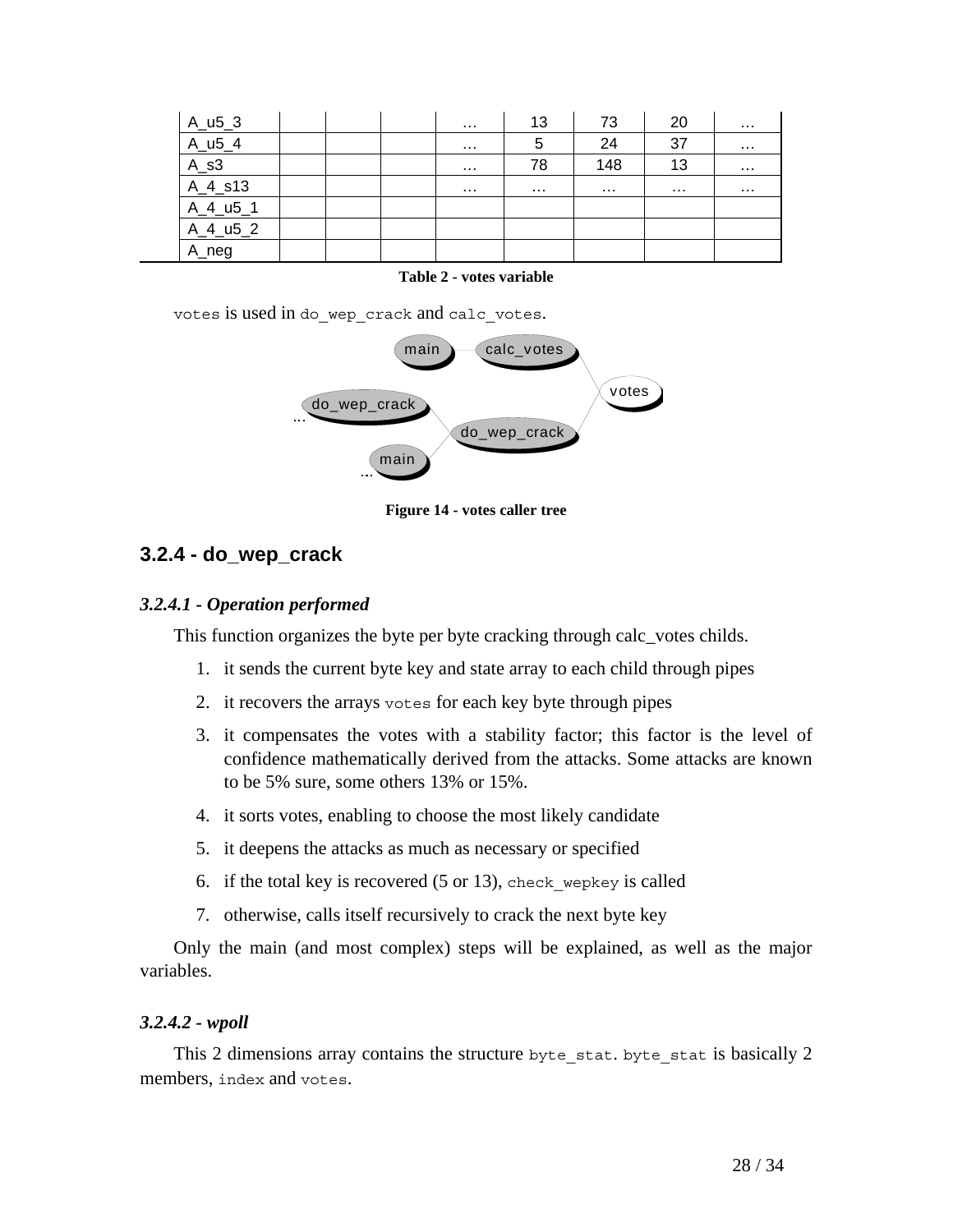wpoll contains the votes for all byte hypotheses for all bytes in the key. Those votes are sorted, so the column structure used in variable votes is no more possible, as column index need to be different for each byte key.

The number of lines depends on the length of the key.

As a drawing is always clearer than a long text, here is the structure of the variable.

|           |                |                         |                         | 256 structures sorted by votes | <b>Byte hypotheses</b> |          |               |          |          |
|-----------|----------------|-------------------------|-------------------------|--------------------------------|------------------------|----------|---------------|----------|----------|
|           |                | $\mathbf 0$             | 1                       | $\overline{2}$                 | $\cdots$               | 78       | $\sim$ $\sim$ | 254      | 255      |
|           | 0              | index: F0<br>votes: 241 | index: 7B<br>votes: 124 | index: 23<br>votes: 37         | index:<br>votes:       | $\cdots$ | .             | $\cdots$ | $\cdots$ |
| or more)  | 1              | index: AB<br>votes: 397 | index: C1<br>votes: 258 | index: 1D<br>votes: 54         | index:<br>votes:       |          |               |          |          |
|           | $\overline{2}$ |                         |                         |                                |                        |          |               |          |          |
|           | 3              |                         |                         |                                |                        |          |               |          |          |
| 13        | 4              |                         |                         |                                |                        |          |               |          |          |
| ල.        | 5              |                         |                         |                                |                        |          |               |          |          |
|           | 6              |                         |                         |                                |                        |          |               |          |          |
| Key bytes | 7              |                         |                         |                                |                        |          |               |          |          |
|           | 8              |                         |                         |                                |                        |          |               |          |          |
|           | 9              |                         |                         |                                |                        |          |               |          |          |
|           | 10             |                         |                         |                                |                        |          |               |          |          |
|           | 11             |                         |                         |                                |                        |          |               |          |          |
|           | 12             |                         |                         |                                |                        |          |               |          |          |

**Table 3 - wpoll variable** 

It is exactly the data displayed on the screenshot of Figure 12. The first column contains the key bytes having the biggest number of votes. It is therefore likely that it is the secret key, especially if the number of votes is very high.

#### *3.2.4.3 - coeff\_attacks*

The enumeration KoreK attacks stress that the confidence in the attacks are different. This should be reflected in the voting process. This is done thanks to the coeff\_attacks variable.

```
int coeff attacks[4][N ATTACKS] =
{ 
    {15, 13, 12, 12, 12, 5, 5, 5, 3, 4, 3, 4, 3, 13, 4, 4, 0}\{ 15, 13, 12, 12, 12, 5, 5, 5, 0, 0, 0, 3, 13, 4, 4, 0 \} { 15, 13, 0, 0, 0, 5, 5, 5, 0, 0, 0, 0, 0, 13, 0, 0, 0 }, 
   \{ 0, 13, 0, 0, 0, 5, 0, 0, 0, 0, 0, 0, 0, 0, 0, 0 \}};
```
 $\mathbf{I}$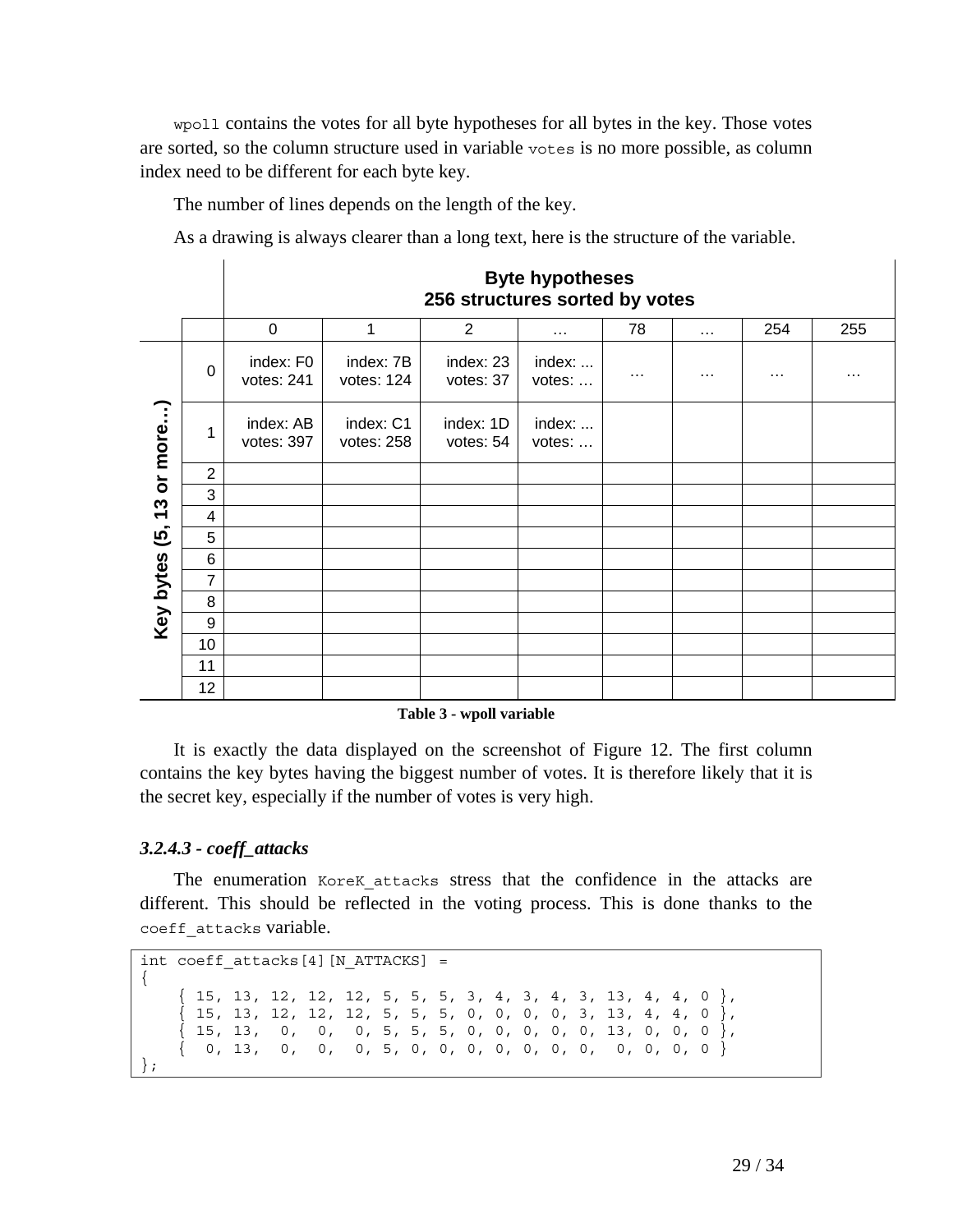It stores the probability of success of each attack (in the row). There are 4 rows because it is possible to adjust the 'stability' of the attacks. This parameter value is 0 by default and can be input by command line (with '-s'). It cancels some attacks by affecting a factor of 0. However there is no mention whatsoever of this parameter in the help or in the documentation. It seems to be a hidden parameter used for testing purposes.

#### *3.2.4.4 - Eventually... explaining step 3*

The variable wpoll is therefore the combination of the votes recovered by calc votes childs and the balancing of these votes by coeff attacks.

```
for( i = 0; i < 256; i++)for( n = 0; n < N ATTACKS; n++ ) {
       wpoll[B][i].votes += coeff attacks[stability][n] * votes[n][i];
 } 
     wpoll[B][i].votes -= 20 * votes[A_neg][i]; 
  }
```
The last line is a safekeeping of false positive results of attacks. It lessens a lot the likelihood of the key byte depending how many votes the A neg attacks gave.

This piece of code is the main calculation of the votes.

#### *3.2.4.5 - Step 5: brute force control*

Attacks are perfomed from some input packets, but not all. A limit should be determined for the sufficient number of votes which enables to determine the secret key. That's what the fudge factor is in charge of controlling.

A fudge factor (variable fudge[]) is determined for each key byte. The fudge threshold, ffact, is given in command line. Its value is 2 by default.

```
for(fudge[B] = 1; fudge[B] < 256; fudge[B]++) if( wpoll[B][fudge[B]].votes < wpoll[B][0].votes / ffact ) 
         break;
```
It basically iterates until it finds a vote which is ffact times smaller than the biggest number of votes. The number of iterations gives you the fudge factor of the key byte. As do\_wep\_crack is called on each key byte, a different fudge factor is found for each key byte.

This fudge factor gives the limit of the deepness to go to during the search. As you can see with this iteration:

```
for( depth[B] = 0; depth[B] < fudge[B]; depth[B]++)
     { 
         constructs the key from results 
        cracks next key byte or checks the key 
 }
```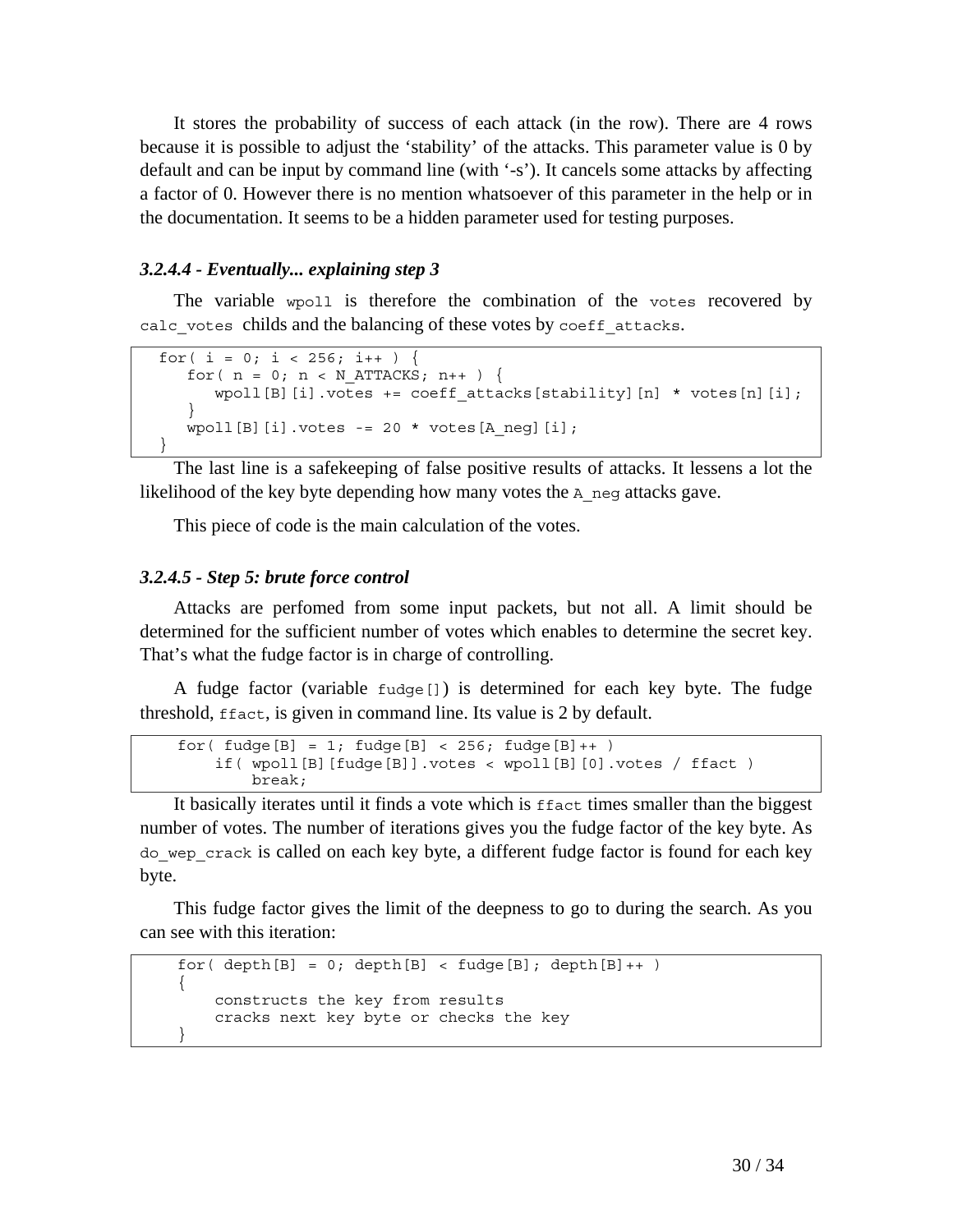The depth of the search will not exceed the fudge factor. The body of the loop consists of taking the most likely key byte solution, append it to the key, check if it gives a good secret key size and check the validity of this key.

It is possible to exit the loop before going to the maximum deepness if the key if found.

If the loop ends naturally it means that the key has not been found, and all permitted paths have been unsuccessful.

As you can see in the screenshot of Figure 12 or below, the column indicating 'depth' displays the depth level achieved out of the depth permitted (the fudge factor).

A closer look enables to check the calculation of the fudge factor. The first key byte has a vote of 60 for DA solution. The next solution has 23 votes, so less than the half of the first one. Therefore the fudge factor is 1. Naturally it means: "given the fact that there are many votes for this solution, it doesn't worth going further than the first vote".

The second key byte has votes of 52, 32, 22. 32 is not less than half of 52, so the iteration would go further. 22 is less than half of 52, so the fudge factor value is 2. We invite the reader to check the process with the other lines of the screenshot of Figure 12, even if we won't go on in this report.

#### **3.2.5 - check\_wepkey**

When a hypothesis of the key is found, how to check it is the valid secret key?

The principle is very easy. Take encrypted data, decrypt it with the key and check the result with the plaintext (that you already know). If it matches the key is correct, otherwise it's not.

As you might have figured out, the SNAP header will be used again as the plaintext.

There are the steps of the checking:

- take a random encrypted packet (in fact structure IV +  $1<sup>st</sup>$  2 encrypted bytes, which are the encrypted form of the SNAP header)
- decrypt it thanks to the IV and the hypothetical secret key
- check if it equal 0xAA (value of SNAP header)

This process is done on multiple packets in order to ensure it's not just luck.

Above 4 matches aircrack considers the key is correct.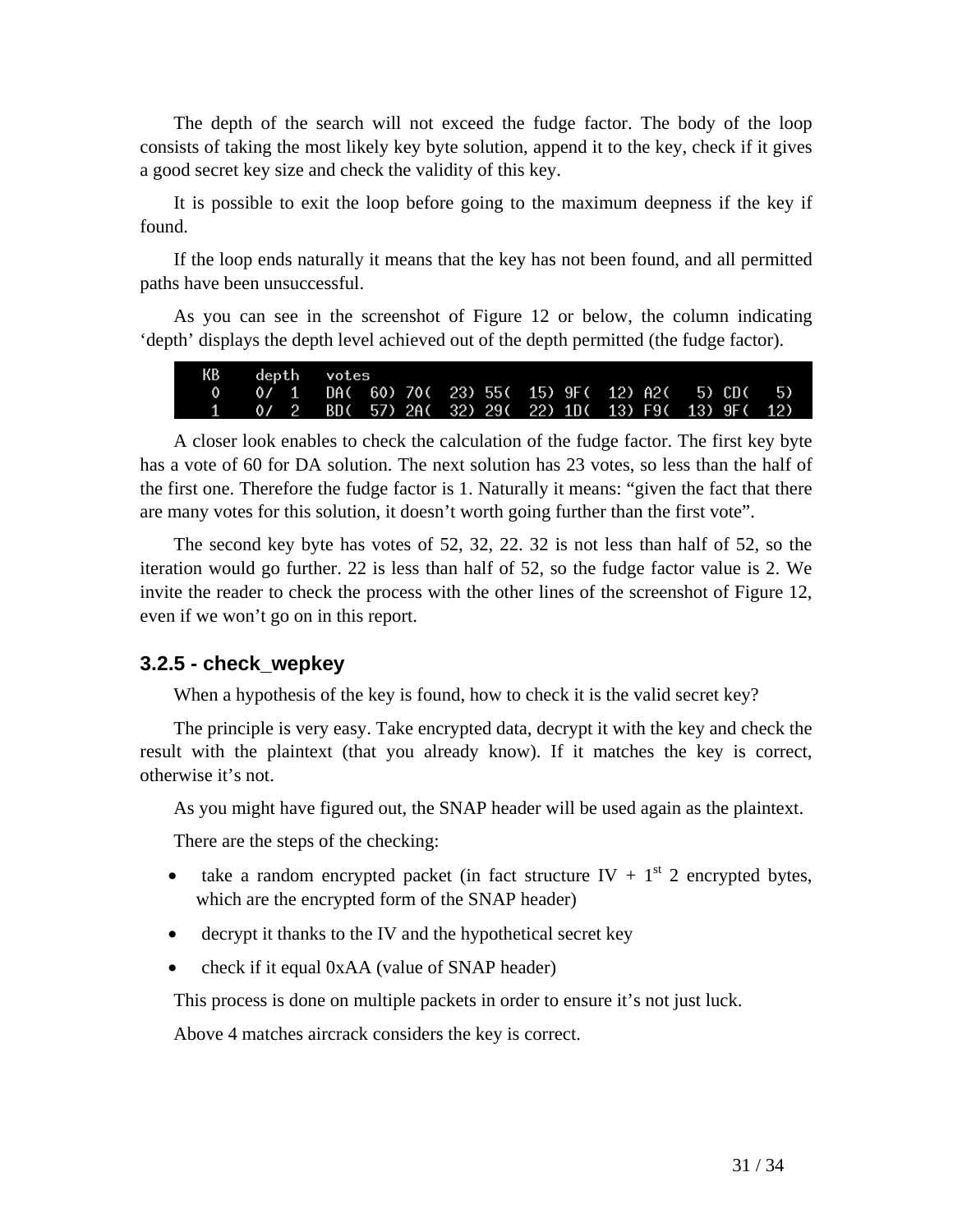# **Conclusion**

#### **Afterward**

This report focused on the main component of aircrack, the cracking process. Other programs are easier to understand, as it is always the same kind of packet manipulation.

The report was written in a top down way, and following the opportunistic model, as during our research and reverse engineering process.

One of the tools which helped us a lot is the couple aiCall / aiSee. The first one generates flow graphs and the second one displays the graph. The flow control is there well displayed and enables to follow the different edges (true or false condition, breaks, exiting statements, calls…). Another useful tool when looking at the graph is CCRider. This program gives much information on all symbols (functions, variables, constants, etc). You easily know how they are declared, and where they are read / killed.

However all these tools cannot make the developer or maintainer escape the best and oldest technique in reverse engineering, which is code reading. It is sometimes long and hard, and some pieces of code need to be read ten times, but it certainly helps to turn gibberish code into design, architecture, and specifications.

#### **What about WEP?**

Efforts are underway within the wireless community to address these outstanding security issues. The 802.11 committee has formed its "i" subcommittee to explore the problems with the WEP protocol and to correct them.

The temporal key integrity protocol (TKIP) is an interim solution already being pushed by the 802.11i committee. Under TKIP, the client starts with a 128-bit "temporal key" (TK) that is then combined with the client's MAC address and with an initialization vector to create a key that is used to encrypt data via the RC4. Temporal keys are changed every 10,000 packets, addressing the glaring key reuse issue in WEP and making WLAN systems considerably more secure.

TKIP systems are expected to be available during the second quarter of 2002, and will be backward compatible with existing 802.11b hardware. While TKIP represents a step forward, it is widely seen as a stopgap measure that has not been widely tested. Many industry experts are pointing the recently adopted Advanced Encryption Standard (AES) protocol as the best long term security option. AES equipped wireless LAN hardware should be available in 2003.

Another alternative is to use IPsec for wireless security. IPsec is the Internet Engineering Task Force (IETF) protocol for providing encryption and authentication for IP traffic. IPsec is characterized by a strong key exchange, or "handshake" function, that is used to establish a connection and strong data encryption and authentication that ensure both confidentiality and integrity.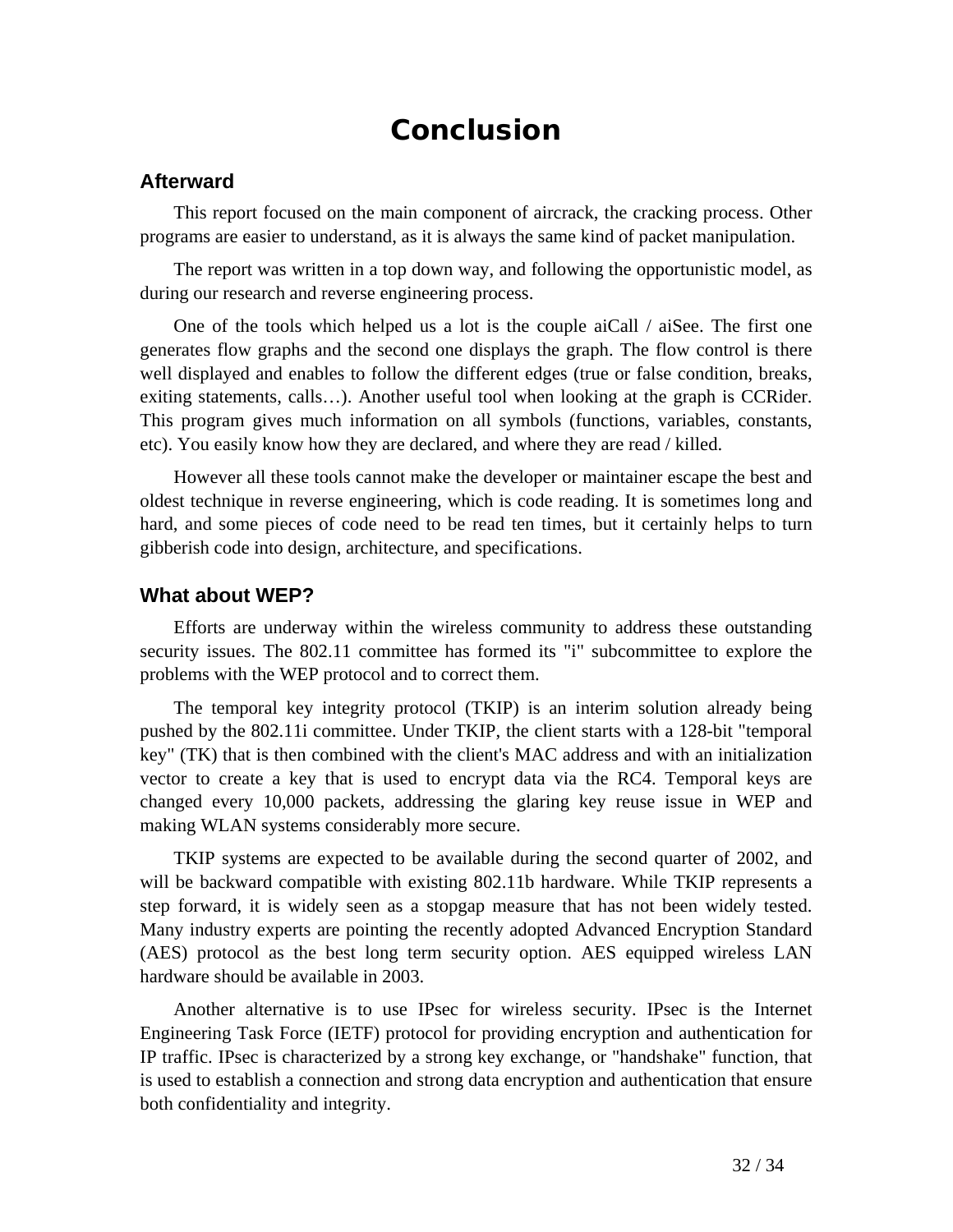The IPSec protocol includes two main parts: a key-exchange function (a "handshake") that determines how the two sites will communicate, and a bulk encryption/authentication function that manages the encryption and authentication of the actual data being communicated.

WLAN LAN systems provide tremendous flexibility to corporate users. However, wireless users should not make the mistake of believing that any WEP-based security option provides anything more than a way of keeping the honest people out. The bottom line is that there will never be a fully secure network protocol, because each time that a new protocol is developed there will be those that will try and find a way to crack the system, just like AirCrack manages to crack an 802.11b/g wireless network. Eventually there will be a program that will crack the new standard 802.11i.